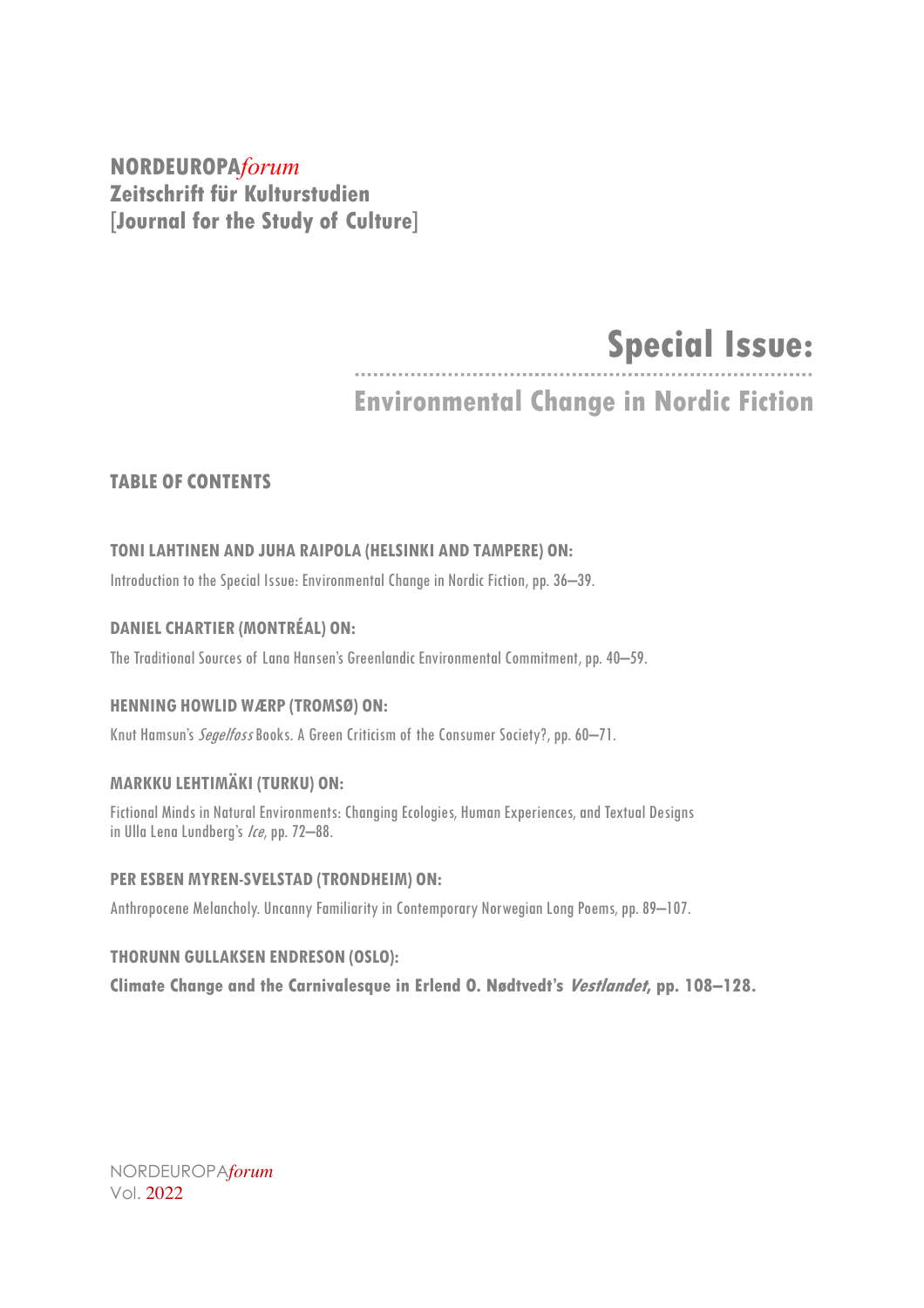**Thorunn Gullaksen Endreson (Oslo):**

## **Climate Change and the Carnivalesque in Erlend O. Nødtvedt's Vestlandet**

#### **Abstract**

Norwegian contemporary climate fiction often portrays humans as in denial of climate change. <sup>1</sup> In Erlend Nødtvedt's transgressive novel Vestlandet (2017), an alternative story is presented. In contrast to conventional climate change denial, the two protagonists turn the situation upside down and literally celebrate death and climate change and the exceptional Western Norwegian »sublime« landscape. Drawing on Mikhail Bakhtin's concept of laughter and the carnivalesque, I will investigate Vestlandet as a response to a world in climate crisis, and thereby transcending the ecocritical reluctance to engage with laughter. Environmental humor offers an alternative vision, a possibility to see ourselves from another perspective. Vestlandet contributes to the creation of new climate change narratives and communicates potential for change, but there is no guarantee that laughter will lead to increased awareness and action.

#### **Zusammenfassung**

In der zeitgenössischen norwegischen Klimaliteratur wird der Mensch oft als Leugner des Klimawandels dargestellt. In Erlend Nødtvedts transgressivem Roman Vestlandet (2017) wird eine alternative Geschichte präsentiert. Im Gegensatz zur herkömmlichen Leugnung des Klimawandels stellen die beiden Protagonisten die Situation auf den Kopf und feiern buchstäblich den Tod, den Klimawandel und die außergewöhnliche westnorwegische »erhabene« Landschaft. In Anlehnung an Mikhail Bakhtins Konzept des Lachens und des Karnevalesken werde ich Vestlandet als Antwort auf eine Welt in der Klimakrise untersuchen und dabei die ökokritische Zurückhaltung gegenüber dem Lachen überwinden. Umwelthumor bietet eine alternative Vision, eine Möglichkeit, uns selbst aus einer anderen Perspektive zu sehen. Vestlandet trägt zur Schaffung neuer Erzählungen über den Klimawandel bei und vermittelt das Potenzial für Veränderungen, gibt aber keine Garantie dafür, dass Lachen zu mehr Bewusstsein und Handeln führt.

**Thorunn Gullaksen Endreson** is a guest researcher at SUM–Centre for Development and the Environment at the University of Oslo, working on a PhD (Dr. Philos) on ecocritical readings of contemporary fiction. Research interests include ecocriticism – especially cli-fi and other environmental fiction, utopian literature, and literary criticism – and Virginia Woolf's essayism.

<sup>1</sup> For a detailed analysis, see Endreson, Bjørkdahl & Lykke 2017.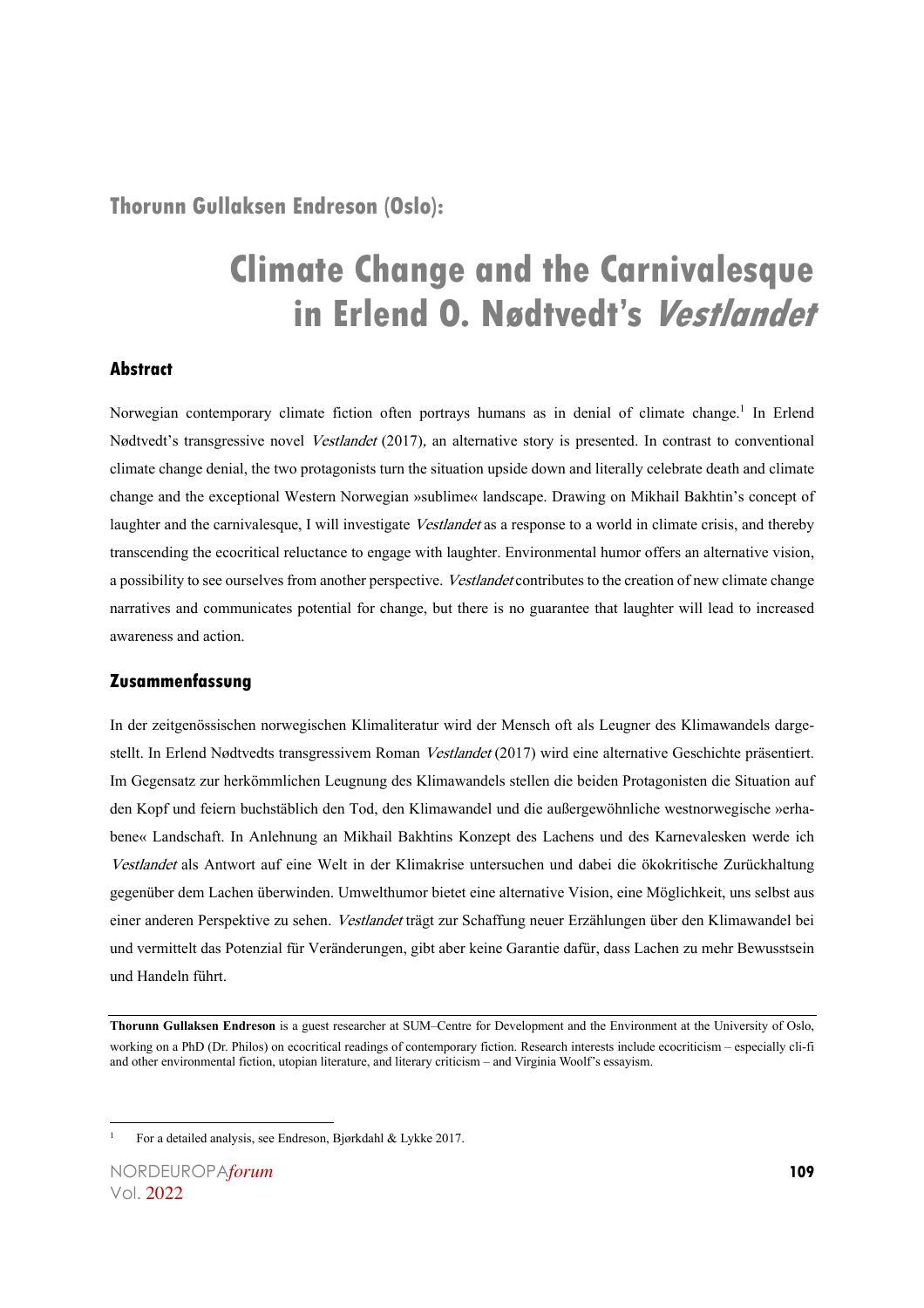In the introductory chapter of Rabelais and His World (1984), Mikhail Bakhtin presents the world of the carnival in medieval Europe, a world where rules, restrictions, and inhibitions are abolished, and everything is turned upside down. The hierarchy of the society is suspended, the sacred is parodied, the high and the low interact, and everything is filled with a feeling of change and renewal. The medieval carnival tradition eventually disappeared, but the spirit of the carnival metamorphosed into literary form, into carnivalesque literature, which was »deeply penetrated by the carnival spirit«, <sup>2</sup> adopting its forms and symbols. The carnivalesque style of expression is dynamic, demanding »ever changing, playful, undefined forms, with the sense of gay relativity of prevailing truths and authorities«. <sup>3</sup> The logic of the »inside out«<sup>4</sup>, of the »turnabout«<sup>5</sup> prevails, the world is shown upside down. An important aspect of the carnivalesque is the material-bodily level, where excess and grotesqueness preside. Eating and drinking is a joyful and triumphant act, where »[man] triumphs over the world without being devoured himself«.<sup>6</sup>

During the Renaissance, according to Bakhtin, laughter was regarded as universal and philosophical and had its rightful place in the higher genres:

Laughter has a deep philosophical meaning, it is one of the essential forms of the truth concerning the world as a whole, concerning history and man; it is a peculiar point of view relative to the world; the world is seen anew, no less (and perhaps more) profoundly than when seen from the serious standpoint. Therefore, laughter is just as admissible in great literature, posing universal problems, as seriousness. Certain essential aspects of the world are assessable only to laughter. 7

Bakhtin emphasizes the complexity of carnival laughter. First, it is not merely an individual laughter; it is not directed towards a specific comic episode. Moreover, it is universal, directed at everyone and towards the comic aspect of the entire world. Lastly, laughter is ambivalent: it is gay and triumphant, but also ridiculing.

However, at the dawn of the seventeenth century, the meaning of laughter changed; it was now seen as individual and inferior, downgraded to the low genres of literature: »the essential truth about the world and about man cannot be told in the language of laughter«. <sup>8</sup> No longer could important issues be comical. Is it now, in our time of climate change, a time to reconsider the value of laughter?

#### **Laughter, Ecocriticism, and Climate Change**

Laughter is more or less absent within the field of ecocriticism. In »Ecocritical Approaches to Literary Form and Genre« (2014), Richard Kerridge presents a list of what a book can do, along with which genres are best suited to

- <sup>5</sup> Ibid.
- <sup>6</sup> Ibid., p. 281.
- Ibid., p. 66.
- <sup>8</sup> Ibid., p. 67.

<sup>2</sup> Bakhtin 1984, p. 11.

<sup>3</sup> Ibid.

<sup>4</sup> Ibid.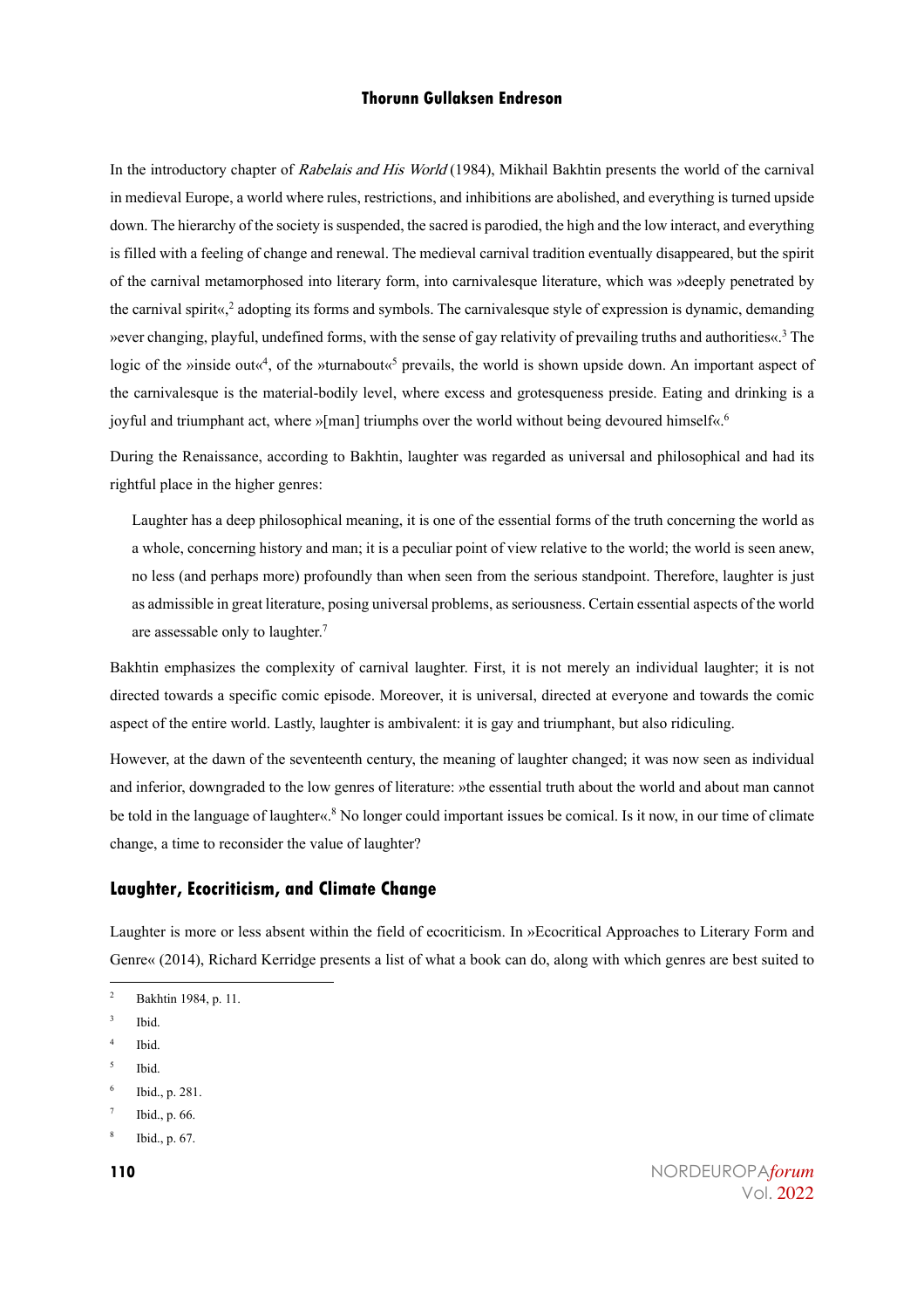which purposes. He suggests that realistic novels and confessional lyric poetry seem to be the genres best equipped to explore people's current reactions and evasions in our time of climate change. Even utopian eco-fiction must, according to Kerridge, contain »a strong element of literary realism«. <sup>9</sup> There is certainly no space in his taxonomy for Nødtvedt's *Vestlandet* (2017), a (partly) unrealistic and poetic road novel, mixing laughter and apocalypse. Nor does this rather »unclean« novel fit his description of the apocalyptic road novel, which attempts to »shock and scare«<sup>10</sup> us deeply. His call for »stark realist representations« are countered by Timothy Clark, in »Nature, Post Nature« (2014), where he argues that »the main artistic implication of trying to represent the Anthropocene must be a deep suspicion of any traditionally realist aesthetic«.<sup>11</sup> Even if representing the Anthropocene and representing climate change is not necessarily the same thing, neither Kerridge nor Clark speaks up for environmental humor, satire, or comedy.

There are a few exceptions. In »Are You Serious? A Modest Proposal for Environmental Humor« (2014), Michael P. Branch makes a case for environmental humour: »it offers a salutary opportunity to momentarily transcend the limits of our usual vision, to view ourselves in a new way – to see ourselves, perhaps, as others see us«.<sup>12</sup> He argues that the »ecocritical hesitancy to laugh« $13$  has affected which texts we study and made us neglect interesting texts. In a more recent article, Massih Zekavat concurs with Branch, claiming that environmental satire can »raise environmental awareness«. <sup>14</sup> However, as opposed to satire, which aims at laughing at others, the laughter of the medieval period, the people's laughter, was ambivalent and universal, expressing the viewpoint of the entire world: »he who is laughing also belongs to it«, as opposed to the modern satirist, who mocks and positions »himself above the object of his mockery. $\kappa^{15}$ 

In a recent and noteworthy book-length study, *Bad Environmentalism* (2018), Nicole Seymour examines a number of »unserious« texts and other cultural forms in order to challenge and expand our presumably narrow understanding of environmentalism. In line with Branch, she argues that »it is not that environmentalist artworks that engage with and employ irony, absurdity, and so forth are necessarily so rare. But they may go unrecognized as environmentalist, due to environmentalism's prevailing reputation for seriousness, sentimentality, and the like.«<sup>16</sup> Although Seymour addresses popular cultural expressions and focuses on sentiments such as playfulness, absurdity, irreverence, frivolity, and laughter, she somewhat surprisingly does not mention Bakhtin and the carnivalesque. And, her main focus is on other cultural utterances than the novel, such as cinema, television, and performance art. While I

<sup>14</sup> Zekavat 2019, p. 369.

<sup>9</sup> Kerridge 2014, p. 372.

<sup>10</sup> Ibid.

 $11$  Clark 2014, p. 81.

<sup>12</sup> Branch 2014, p. 378.

<sup>13</sup> Ibid., p. 381.

<sup>15</sup> Bakhtin 1984, p. 12.

<sup>16</sup> Seymour 2018, p. 32.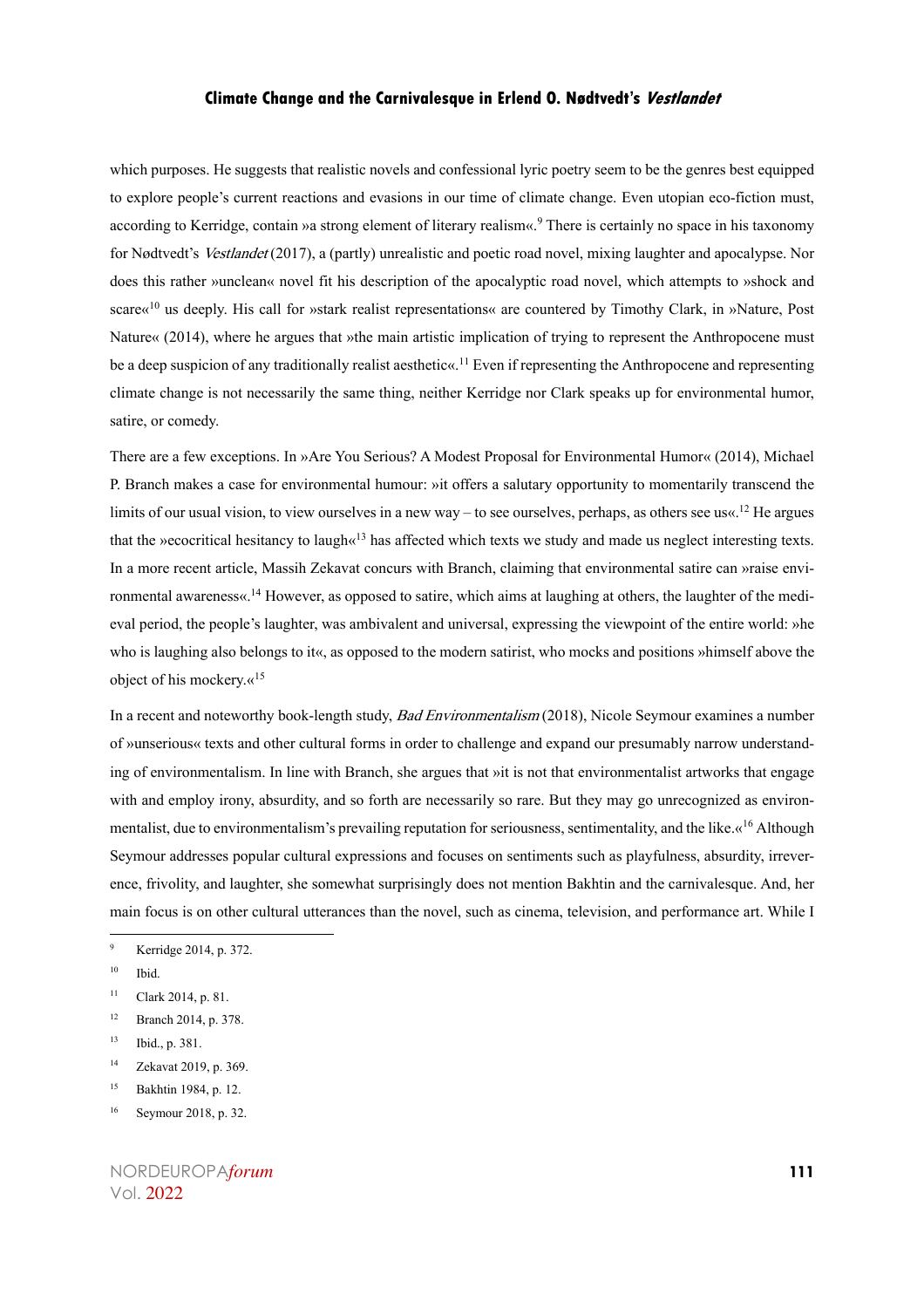concur with Seymour's reminder of the »[u]nlimited imaginative possibilities of an era facing some of the most troubling limits we have ever known«,<sup>17</sup> several ecocritics, including myself,<sup>18</sup> argue that the novel holds a »privileged position«. <sup>19</sup> As Adam Trexler claims, the novel can produce meaning in »unique ways. The imaginative capacities of the novel have made it a vital site for the articulation of the Anthropocene«. <sup>20</sup> This is in line with Mehnert's argument that the novel is »particularly well-suited« to give meaning to the »elusive and abstract character of climate change«.<sup>21</sup> However, neither Trexler, Mehnert, nor Bracke makes a case for laughter; they focus on other genres, mainly the realistic novel and science fiction.

Within Norwegian literary fiction, climate change is predominantly addressed in realist novels, often portraying humans as in denial of climate change.<sup>22</sup> Erlend Nødtvedt's Vestlandet, which has not so far attracted any interest from ecocritics, is an exception. In this article, I will analyze how climate change, as represented by extreme weather and the storm Vegard, is celebrated, challenged, and laughed at, conveying a humorous aspect of the world. Drawing on Mikhail Bakhtin's concept of laughter and the carnivalesque, I will do a close reading of the novel to investigate how environmental humor offers an alternative vision, a possibility to see ourselves from another perspective, and finally,ask what this perspective actually implies. Is laughter an »appropriate« response to a world in climate crisis? Does laughter raise environmental awareness? By analyzing a neglected genre and using Bakhtin and the carnivalesque as a background theory, I address a lacuna in (Norwegian) ecocriticism.

After a short presentation of *Vestlandet*, as well as the »carnivalesque« form of Nødtvedt's novel, the article is structured around central aspects of Mikhail Bakhtin's concept of laughter and the carnivalesque: the logic of the inside out, the universality of laughter, the material-bodily aspects of the carnivalesque, the festive chaos of the carnival, the liberating and subversive potential of laughter, and lastly, the ambivalence of laughter. In a final section, I will discuss what carnivalesque laughter brings to the table of climate fiction.

#### **Vestlandet – an Introduction**

In Vestlandet, the narrator Erlend, resembling the author himself, and his close companion Yngve, an artist, embark on a road trip in Yngve's ramshackle, old Camry from the city of Bergen to Lærdal and the famous yearly market. In an alcohol-fuelled parody of a pilgrimage, their quest is to return the skull, a relic, of Western Norway's legendary partisan and martyr Anders Lysne to its rightful place, his native soil in the Western Norwegian village of Lærdal. Details of the history of Anders Lysne, which is based on a true story, gradually trickle through the narrative. During the late 18th century, Lysne and other men from Lærdal were employed to maintain the roads, which were often

<sup>17</sup> Ibid., p. 38.

<sup>18</sup> See Endreson, Bjørkdahl & Lykke 2017.

<sup>19</sup> Bracke 2019, p. 7.

<sup>20</sup> Trexler 2015, p. 23.

<sup>21</sup> Mehnert 2016, p. 228.

<sup>&</sup>lt;sup>22</sup> See for example Endreson, Bjørkdahl & Lykke 2017.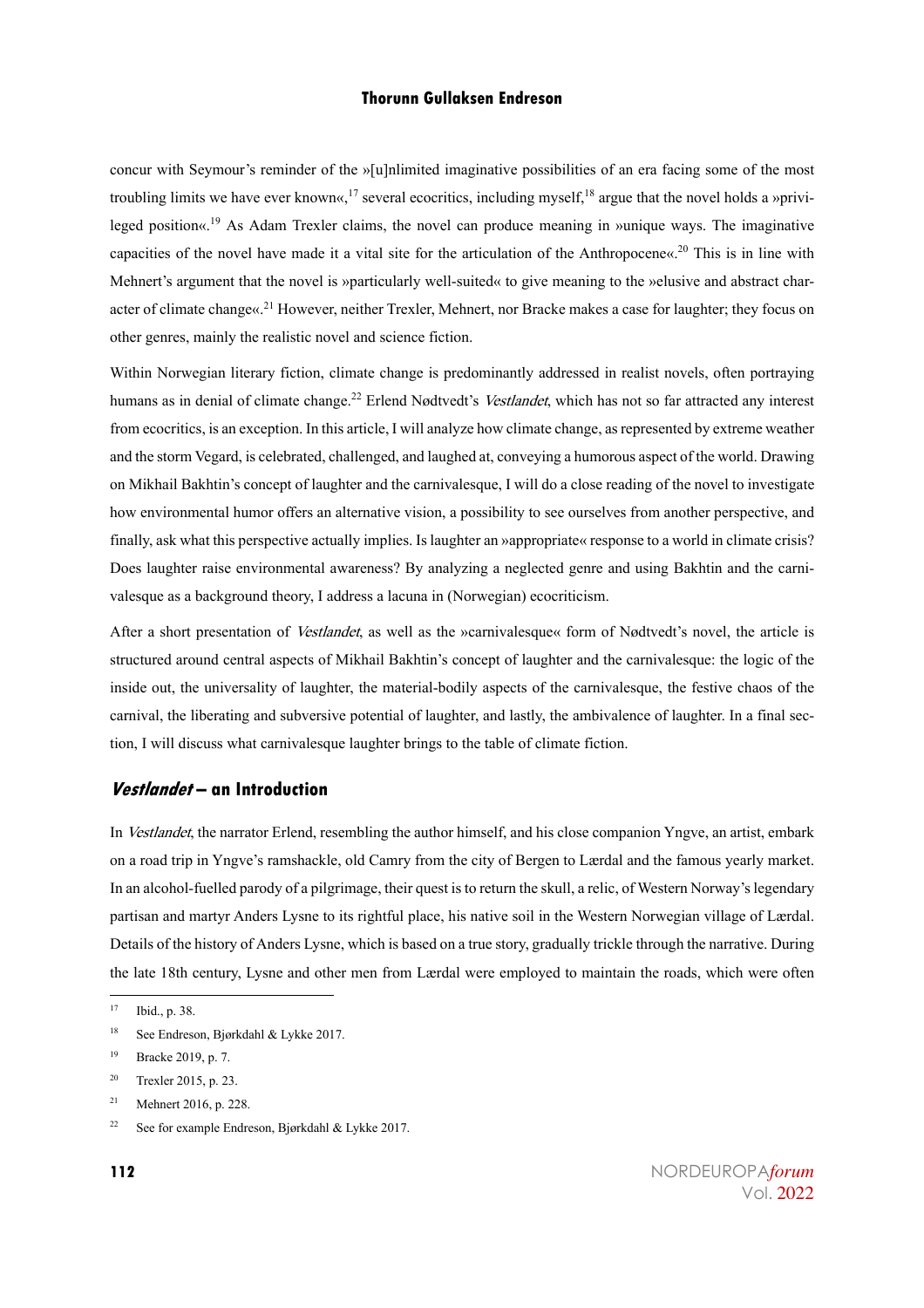exposed to rockslides, and in return, they were exempted from military service. When the authorities went back on their word, Lysne headed a revolt and was arrested by soldiers, and eventually beheaded in Bergen in 1803. Erlend and Yngve do not only want to make amends for Lysne's misfortune, but also prevent Lysne's skull from being exhibited in Oslo, Norway's capital, which they consider the epicenter of the despised Eastern Norway, with its technocracy and its dull landscape. In a more or less intoxicated condition, the two protagonists cross the limits of human imagination to recreate and map out the *genius loci* of Western Norway: its landscape, its ancient roads, and its artists, creating an antithesis to the values they assign to Eastern Norway. While the narrator Erlend writes, Yngve paints. Climate change – or rather symptoms of climate change – is present throughout the novel, as more or less constant extreme weather and the continuous threat of the storm Vegard. As they reach the famous yearly market in Lærdal, Vegard strikes with full force and ruins the whole village of Lærdal. In spite of the dangerous weather, the protagonists leave the market in their Camry, and in a final apocalyptic natural disaster caused by the storm, they are killed by an avalanche, whereupon the narrator is reborn.

Measured against the conventions of the road novel, which usually is set in a realistic universe and written in prose, the novel stands out thanks to its hybrid form. The narrative of the novel is set in a partly realistic, partly mythical and surrealistic universe. We follow Erlend and Yngve on the road between Bergen and Lærdal through the firstperson narration of Erlend, but the narrative perspective occasionally changes as other voices take over Erlend's voice in dreamlike sequences. Hence, the narrator's voice is far from an authoritative monologic voice but tends towards a Bakhtinian dialogic form. <sup>23</sup> Although the narrative is presented chronologically, following their route, temporal transgressions take place intermittently. The novel is structured in chapters following the itinerary of the journey. The titles of the chapters consist of the names of the places they are passing. The distance through the Eastern part of Norway is merely a blank page, a void or lacuna in the text, with only a note of the distance.

#### **The Carnivalesque Form of Vestlandet**

Evidently, the form of the (realistic) road novel is turned upside down in Vestlandet. In the same way as the two (anti)heroes thrive on resistance, the novel itself thrives on an active resistance against the standard form of the novel. In a carnivalesque style, the text is dynamic, wever changing, playful«,<sup>24</sup> frequently appearing like a fabric where threads of the canon of Western Norwegian literature are woven into the speech of the narrator, in visionary, dreamlike sequences, fuelled by excessive intake of alcohol. In temporal transgressions, the boundaries between the present and the past, the dead and the living, and between reality and dream become blurred. The only clear border in the novel is the border between Eastern and Western Norway. Dreamlike sequences are woven seamlessly into the narrative. The novel capitalizes on the rich literary inheritance of Western Norway, with numerous

<sup>23</sup> See Bakhtin 1981.

<sup>24</sup> Bakhtin 1984, p. 11.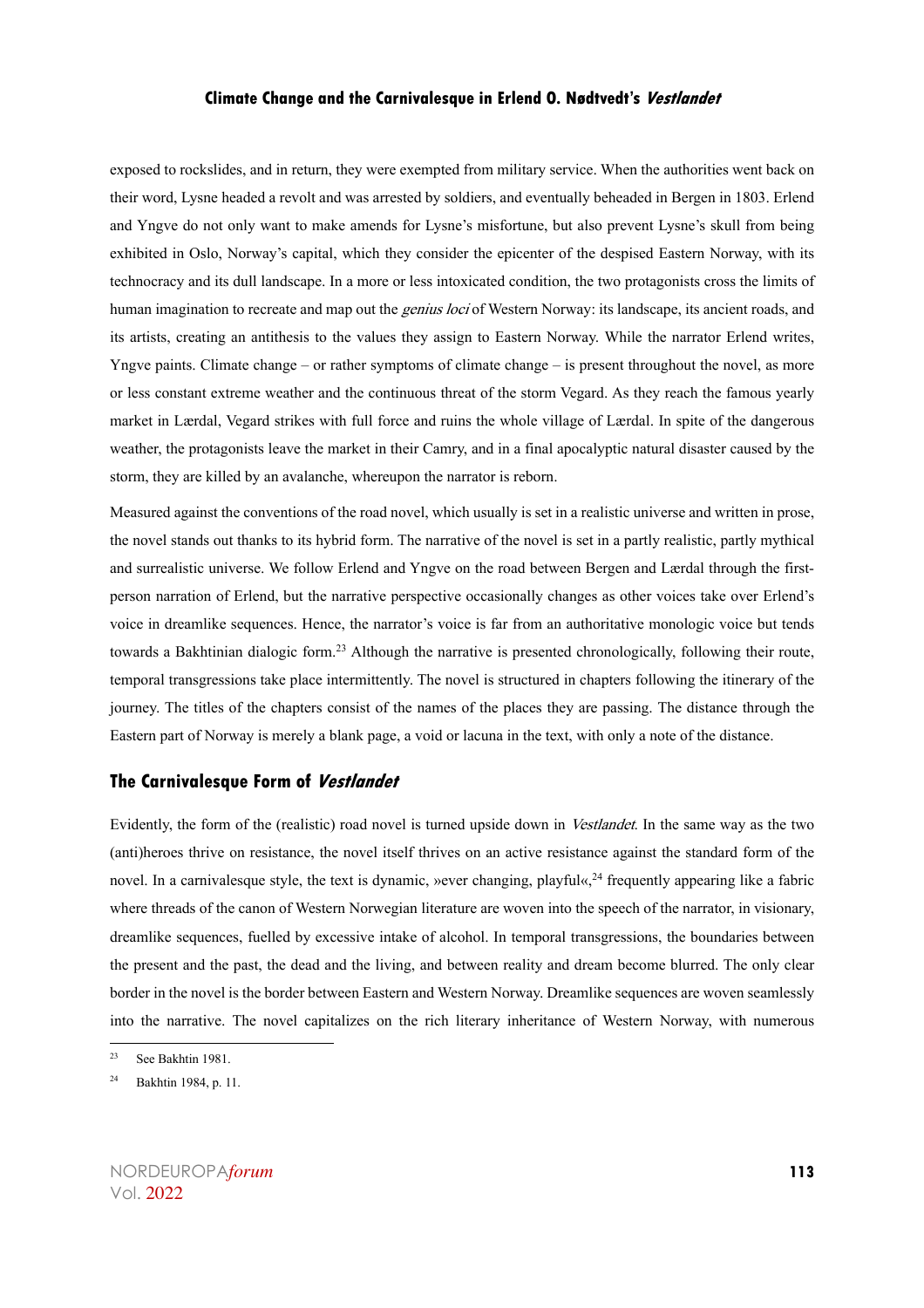intertextual references to Western Norwegian poets and authors. <sup>25</sup> The high and the low interact, as when magic, lyrical sequences give way to parodic and/or obscene scenes and anecdotes.

The language in the novel fluctuates between the two languages of Norway, Norwegian (*bokmål*) and New Norwegian (nynorsk). Frequently the dialect changes within the same sentence, and sometimes even the Danish-influenced language of the historic high official, associated with Eastern Norway and Austmannen, appears. On page 186, the narrator has had enough of the »repulsive bookish language«<sup>26</sup> (*bokmål*), and the remainder of the novel is written in New Norwegian: »[T]his language is not working anymore, I am no longer able to write the language of the public servants, I can no longer employ this commercial language, this thoroughly false language of power. $\alpha^{27}$ Mirroring the wild and untamed nature described in the novel, the novel itself appears wild and untamed, challenging the boundaries of the genre. The novel ends with a poem, but now the poem is not integrated into the prose or the text, but it stands alone; the novel eventually dissolves completely into poetry in a final resistance against the form of the novel.

Vestlandet does not only refer to Western Norwegian authors. The playful and adventurous road trip of the two companions and their car suggests a kinship with Cervantes' Don Quixote (1605/15). Bakhtin frequently refers to Don Quixote, where he finds that the carnival spirit still reigned. The carnivalesque character of Nødtvedt's novel is accentuated by a number of intertextual references to Cervantes' Renaissance novel, as when Yngve, as usual, intoxicated by alcohol, believes he has been visiting a castle. <sup>28</sup> Erlend, with the help of his friend and their old and ramshackle but beloved car, appears as a modern and Western Norwegian Don Quixote. The Camry trots like a horse, emphasizing the Rosinante motif: »The Camry might not be as unaffected as we first assumed, the whole car is vibrating, keeping stroke with our own trembling, as we trot into Eidfjord in our nicotine yellow Rosinante. $\alpha^{29}$ In a similar fashion to Rosinante, the car turns out to be a character in its own right, accentuated by the fact that Yngve refills the windscreen wiper fluid tank with gin and water. Together they fight against the manifestation of climate change, Vegard, resembling *Don Quixote's* fight against windmills.<sup>30</sup> In a playful twist of Cervantes', as well as Nødtvedt's, narrative, the Rosinante of Vestlandet ends up being the real hero of the tale. As it turns out, the quest to return Anders Lysne's skull to its rightful place is just a pretext. The real reason for writing the novel, the

<sup>&</sup>lt;sup>25</sup> Aasmund Olavsson Vinje, Per Sivle, Olav Nygard, Olav H. Hauge, and Jon Fosse are only some examples.

<sup>26</sup> »heslige bokmålet« (Nødtvedt 2017, p. 186).

<sup>&</sup>lt;sup>27</sup> »dette språket duger ikke lenger, jeg kan ikke lenger skrive embetsmennenes språk, kan ikke lenger bruke dette reklamespråket, dette gjennomfalske maktspråket« (Ibid., p. 185).

<sup>28</sup> See ibid., pp. 114–115.

<sup>&</sup>lt;sup>29</sup> »Camryen er kanskje ikke like uberørt som vi først antok, hele bilen vibrerer i takt med våre egne skjelvinger når vi lunter inn i Eidfjord i vår nikotingule Rosinante.« (Ibid., p. 157)

<sup>&</sup>lt;sup>30</sup> The Don Quixote motif also occurs in another rare example of Norwegian humorous environmental fiction, Brit Bildøen's novel Adam Hiorts veg from 2011. In Bildøen's narrative, the anti-hero Jon Utskott, referred to as a modern Don Quixote, and his Sancho Panza (Adam Hiort) travel on a bike – Rosinante – from the Eastern part of Norway to the Western part in order to fight for the environment. While in Bildøen's novel the protagonist is fighting for the environment in a parodic, but earnest struggle, Nødtvedt's heroes, Erlend and Yngve, embrace the extreme weather and the natural disasters, doing nothing to try to change the course of climate change.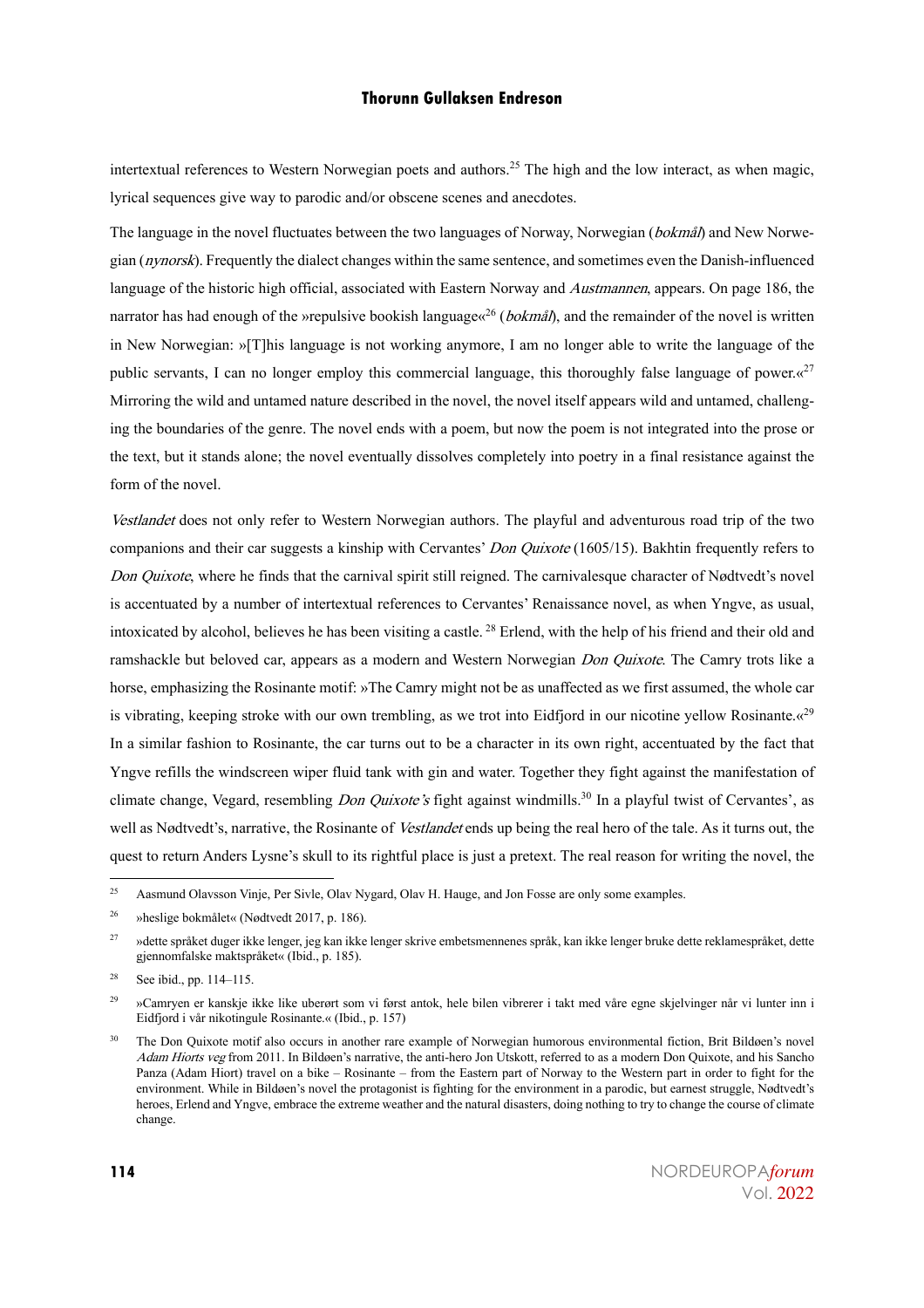narrator realizes towards the end of the road trip, is to immortalize »Yngve Pedersen's nicotine-yellow, Texasimported Toyota Camry from 1986 [...]. Western Norway, Anders Lysne, everything else is just a pretense«. <sup>31</sup> In line with the logic of the carnival, everything is turned upside down.

#### **The Logic of the »Inside Out« or the World Upside Down**

In Bakhtin's spirit of the carnival, the world stands on its head – everything is turned upside down and inside out. This logic of the »inside out« penetrates *Vestlandet*. The attentive reader gets a signal of this logic even before opening the book. The cover depicts a painting of Yngve's hero, the Western Norwegian painter J.C. Dahl, from Bergen.<sup>32</sup> The painting presented on the cover is titled *Fra Stalheim* (»View from Stalheim«) and is considered to be a major Norwegian national romantic work. The mountains are depicted as wild and beautiful – more sublime than beautiful really – making the more idyllic and picturesque motive in the foreground, a cluster of small houses and people in national costumes, vulnerable to the wild forces of nature. <sup>33</sup> However, the painting is shown upside down, and thereby serves as a forewarning of the carnivalesque quality of the novel. As a paratext, the painting on the cover is of special significance. Genette describes paratexts, these framing elements of the text, as »thresholds« of interpretation, as »a fringe of the printed text which in reality controls one's whole reading of the text«. <sup>34</sup> The cover of *Vestlandet* is literally an illustration of a world that stands on its head and signals a different perspective on the world. During the road trip, Erlend and Yngve actually make a stop at Stalheim, in the exact spot where the  $\mu$ sublime«<sup>35</sup> panoramic view depicted in Dahl's painting can be seen. Yngve, in a carnivalesque manner, prefers to turn his back to the (or any) iconic view – a shift from »front to rear«,<sup>36</sup> as Bakhtin articulates the movement.

In another paratext, the back cover of the novel, we observe the narrator Erlend and his artist companion posing with the car and the skull of Anders Lysne. Erlend is smoking and Yngve is drinking. The *memento mori* motif emphasizes the theme of the painting on the front cover, but the untraditional setting and merry atmosphere signal an ambivalence, negating the gloom of the skull. In a carnivalesque manner, they keep up a festive approach to a world in climate crisis.

The novel is filled with incidents of things turning, with change and renewal. Their first stop is in Ulvik, to visit one of the most famous Norwegian poets, Olav H. Hauge (1908–1994). Approaching their hotel, the white building has turned dark brown, and the nearby mountain has changed into a fjord. As they return to their hotel after a surreal, alcohol-fuelled encounter with the dead poet, the hotel has magically turned white again, and the mountain

<sup>31</sup> »Yngve Pedersens nikotingule, texasimporterte Toyota Camry fra 1986 [...]. Vestlandet, Anders Lysne, alt detandre er bare påskudd.« (Nødtvedt 2017, p. 158)

<sup>&</sup>lt;sup>32</sup> J.C. Dahl is regarded one of the most outstanding painters in the history of Norwegian art and also one of Europe's most significant Romantic painters.

<sup>&</sup>lt;sup>33</sup> See Burke 2008.

<sup>34</sup> Genette 1997, p. 2.

<sup>35</sup> Nødtvedt 2017, p. 34.

<sup>36</sup> Bakhtin 1984, p. 11.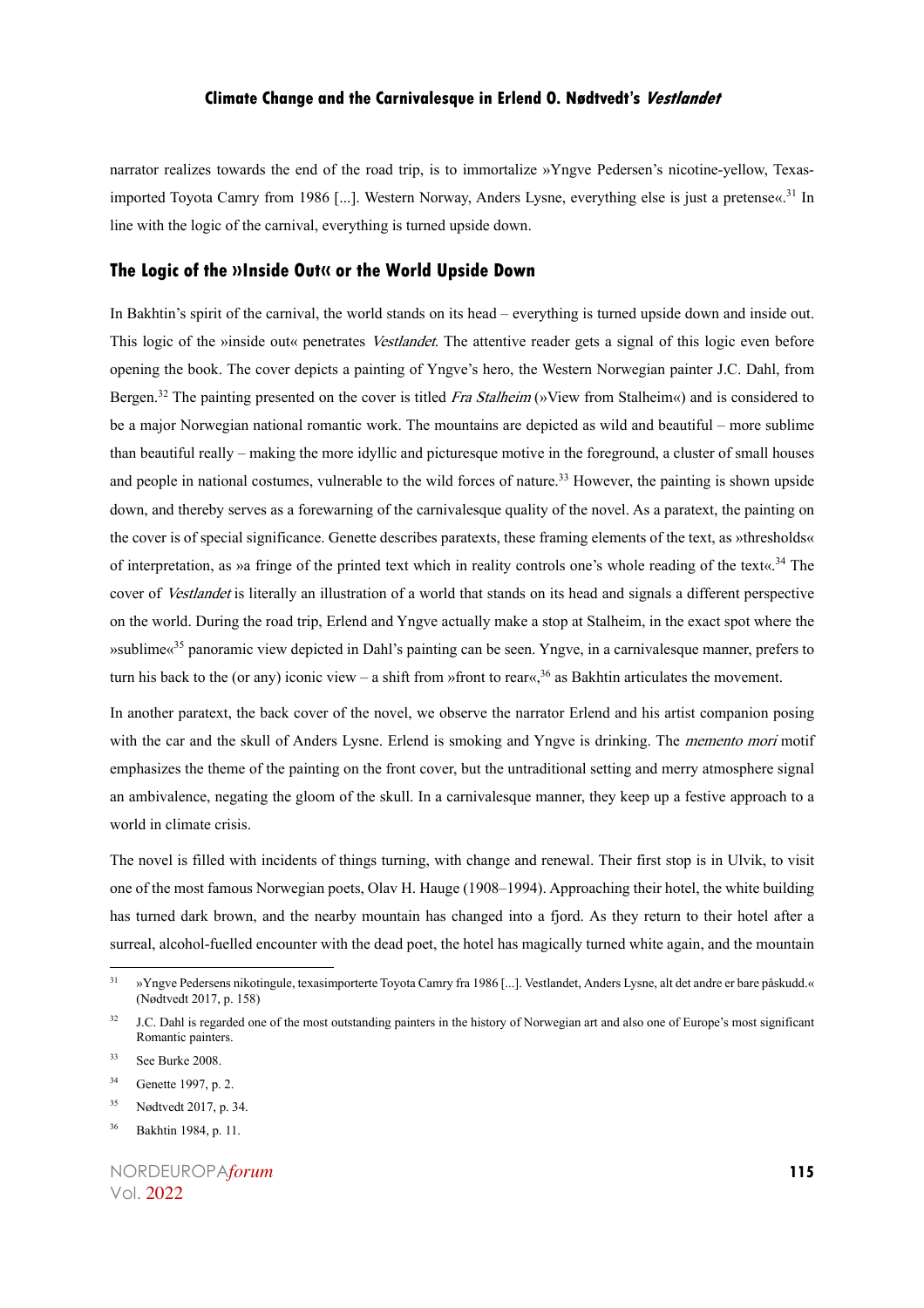is resurrected. The narrator and his friend often do not seem to know whether they are living in the present or the past, in reality or dream. Waiting in front of Hauge's small red house for the poet to appear, the two companions apparently do not know that Hauge is dead, and wonder why all the furniture is covered with sheets.

Hauge's most famous poem »It's the Dream« is alluded to several times, emblematic of the frequent turn from reality to dream to within the novel. At one (turning) point, as Erlend and Yngve realize that wet snow has blocked the Camry's tail pipe, the reality of their adventurous road trip is undermined:

What is outside comes inside. [...] Is all of it an exhaust-driven, beer-assisted hallucination, are we actually on the bottom of the Sognefjord, or do we lie in a cider-coma on the ice-cold floor in Olav H. Hauge's dark cellar, maybe it is the mold in the bedroom at home in Bergen that has occupied the brain and triggered this whole burlesque damp fantasy. 37

The novel might be envisioned as merely a dream, a fantasy, in which only the logic of the »inside out« applies. However, the protagonists soon realize that their road trip is real when representatives of the highway authorities appear to tell them the road is impassable. The ultimate and last turn happens when the narrator is reborn after he is killed by a rockslide caused by Vegard. Hauge's »It's the Dream«<sup>38</sup> is now actually played out: time opens up, the mountain opens up, the dream finally opens to the *genius loci* of Western Norway. Apocalypse has metamorphosed into utopia or Western Norway; for the narrator, that is the same thing. In the carnivalesque universe of the novel, the apocalyptic end entails a new beginning. By challenging Vegard, the manifestation of climate change, the narrator experiences a happy ending. Normally such hubris would result in a tragic fall. However, the world is shown upside down.

#### **The Universality of Laughter**

Carnivalesque laughter is universal, directed at everyone and towards the comic aspect of the entire world: »The entire world is seen in its droll aspect, in its gay relativity. $\alpha^{39}$  The universalism of laughter implies that

[o]nly relative seriousness is possible [...] Even the lines which in a different context or taken separately would be completely serious [...] acquire in their context an overtone of laughter; the reflexes of surrounding comic images react on them. The aspect of laughter is universal and embraces everything.<sup>40</sup>

<sup>37</sup> »Det som er ute kommer inn. [...] Er det hele en eksosdreven, ølassistert hallusinasjon, er vi i virkeligheten på bunnen av Sognefjorden, eller ligger vi i siderkoma på det iskald gulvet i den mørke kjelleren til Olav H. Hauge, kanskje er det muggsoppen på soverommet hjemme i Bergen som har tatt bolig i hjernen og utløst hele denne burleske fuktfantasien.« (Ibid., p. 159)

<sup>&</sup>lt;sup>38</sup> »It's that dream that we carry with us / that something wonderful will happen, / that it has to happen – / that time will open, / that the heart will open, / that doors will open / that the mountains will open, / that wells will leap up – / that the dream will open, / that one morning we'll slip in / to a harbour that we've never known.« (Hauge 2008, p. 65)

<sup>39</sup> Bakhtin 1984, p. 11.

<sup>40</sup> Ibid., p. 135.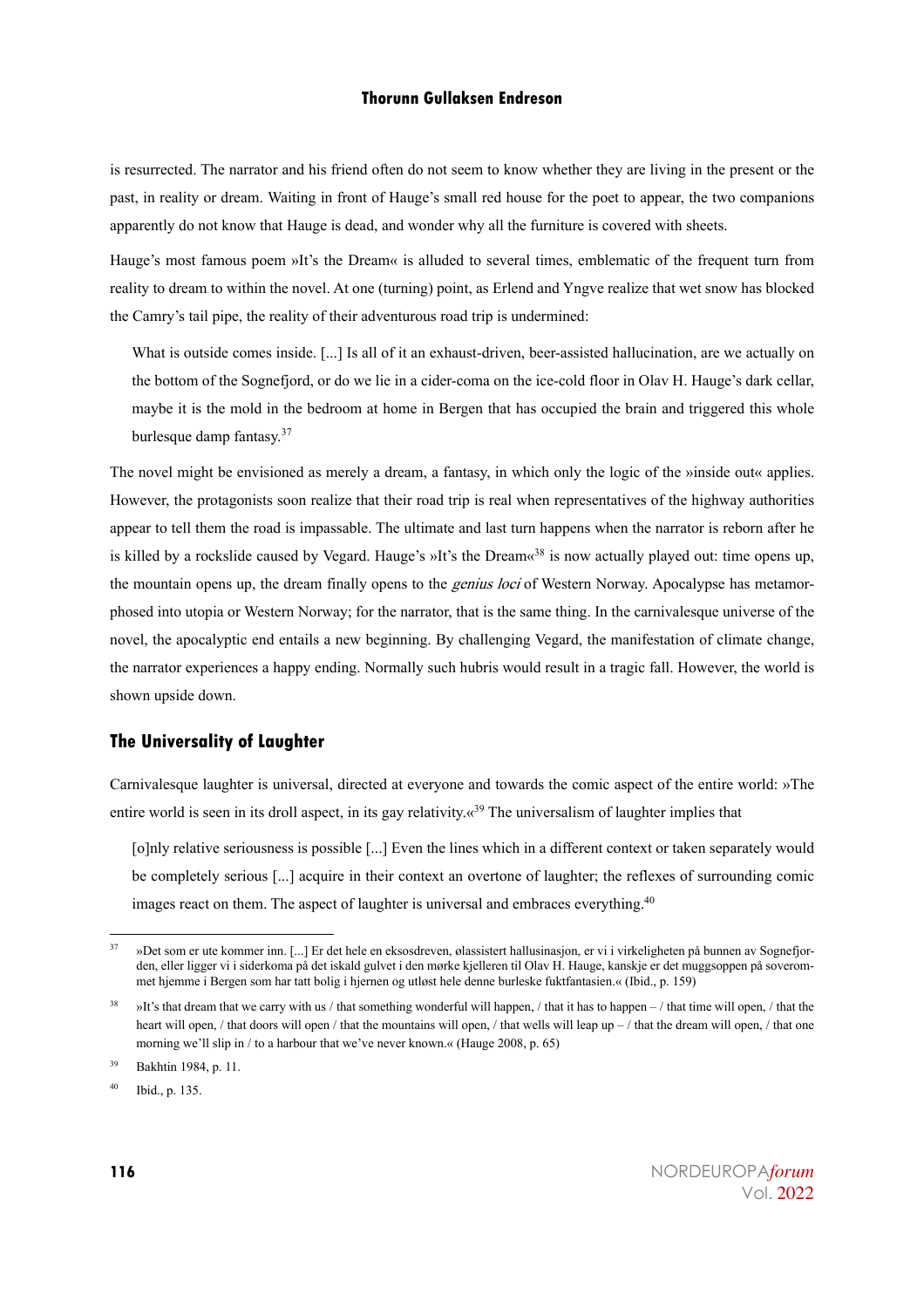Climate change is definitely a serious matter, but in Vestlandet, climate change, appearing as various local manifestations, <sup>41</sup> is tinged with laughter. In the novel, climate change is represented through extreme weather and the continuous threat of the storm Vegard. The weather – more or less always heavy rain – is constantly present, introduced as early as the second sentence: »The wind pushes the rain, the perpetual drumming against the windscreen«.<sup>42</sup> The raindrops seem like an army, »the world's wettest, slowest, strongest army«,<sup>43</sup> and is trying to invade them: »What is outside, wants to get inside«<sup>44</sup> is repeated regularly, like a refrain, emblematic of the carnivalesque logic of the inside out, of the turnabout. Accordingly, the road signs, which are scarcely visible »through the wall of rain«, <sup>45</sup> seem like they are turned around. »The rumbling sound from distant rock slides«<sup>46</sup> joins forces with the rain. In the context of the carnivalesque spirit of the novel, the serious environmental threats which permeate the narrative appear festive; »laughter is universal and embraces everything«.<sup>47</sup> Eventually, the rainstorm turns into a character with a name: »Vegard is on his way. The storm that shall devour everything.«<sup>48</sup> On the radio, Vegard is announced as »a historical low pressure system«,<sup>49</sup> but while people are preparing for the worst, securing their belongings and seeking shelter, the protagonists of the novel turn the situation upside down and celebrate the resistance created by Vegard, seeking out the worst possible route: »The path of most resistance! More resistance! More! Good luck, dear Camry!«.<sup>50</sup> Reports of a landslide are received with exclamations of joy. They are aware that Vegard will eventually catch them and wish them »good night forever«, <sup>51</sup> but before they are devoured by Vegard, they are determined to enjoy themselves as much as possible. »[T]he oppressive, claustrophobic horror of actually being inside  $\alpha^{52}$  global warming described by Morton does not apply to our two protagonists. They are fascinated and uplifted by this local manifestation of climate change.

Throughout the novel, nature – in particular the weather and Vegard – is presented in antagonistic opposition to humans. As in the example mentioned above, war imagery is frequently used in the depiction of rain. The »army of rain« has a »strategy«<sup>53</sup> and is presented as a »superior force«.<sup>54</sup> Erlend and Yngve try to »understand what

- <sup>43</sup> »verdens våteste, sakteste, sterkeste hær« (Ibid.)
- <sup>44</sup> »Det som er ute, vil inn.« (Ibid.).
- <sup>45</sup> »gjennom regnveggen« (Ibid.)
- <sup>46</sup> »Drønn fra fjerne steinras« (Ibid.)
- <sup>47</sup> Bakhtin 1984, p. 135.
- <sup>48</sup> »Vegard er på vei. Stormen som skal sluke alt.« (Nødtvedt 2017, p. 147)
- <sup>49</sup> »et historisk lavtrykk« (Ibid., p. 145)
- <sup>50</sup> »Meste motstands vei! Mer motstand! Mer! Lykke til, kjære Camry!« (Ibid., p. 147)
- $51$  »god natt for alltid« (Ibid., p. 146)
- <sup>52</sup> Morton 2013, p. 132.
- <sup>53</sup> »regnhærens strategi« (Nødtvedt 2017, p. 130)
- <sup>54</sup> »overmakten er for kraftig« (Ibid.)

<sup>41</sup> Timothy Morton labels climate change, or global warming, a »hyperobject«: »things that are massively distributed in time and space relative to humans« (Morton 2013, p. 1). Hyperobjects are nonlocal, meaning that »any local ›manifestation‹ of a hyperobject is not directly the hyperobject« (Ibid.). Extreme weather is one such local manifestation of climate change.

<sup>42</sup> »Vinden skyver regnet, den uavlatelige trommingen mot frontruten.« (Nødtvedt 2017, p. 9)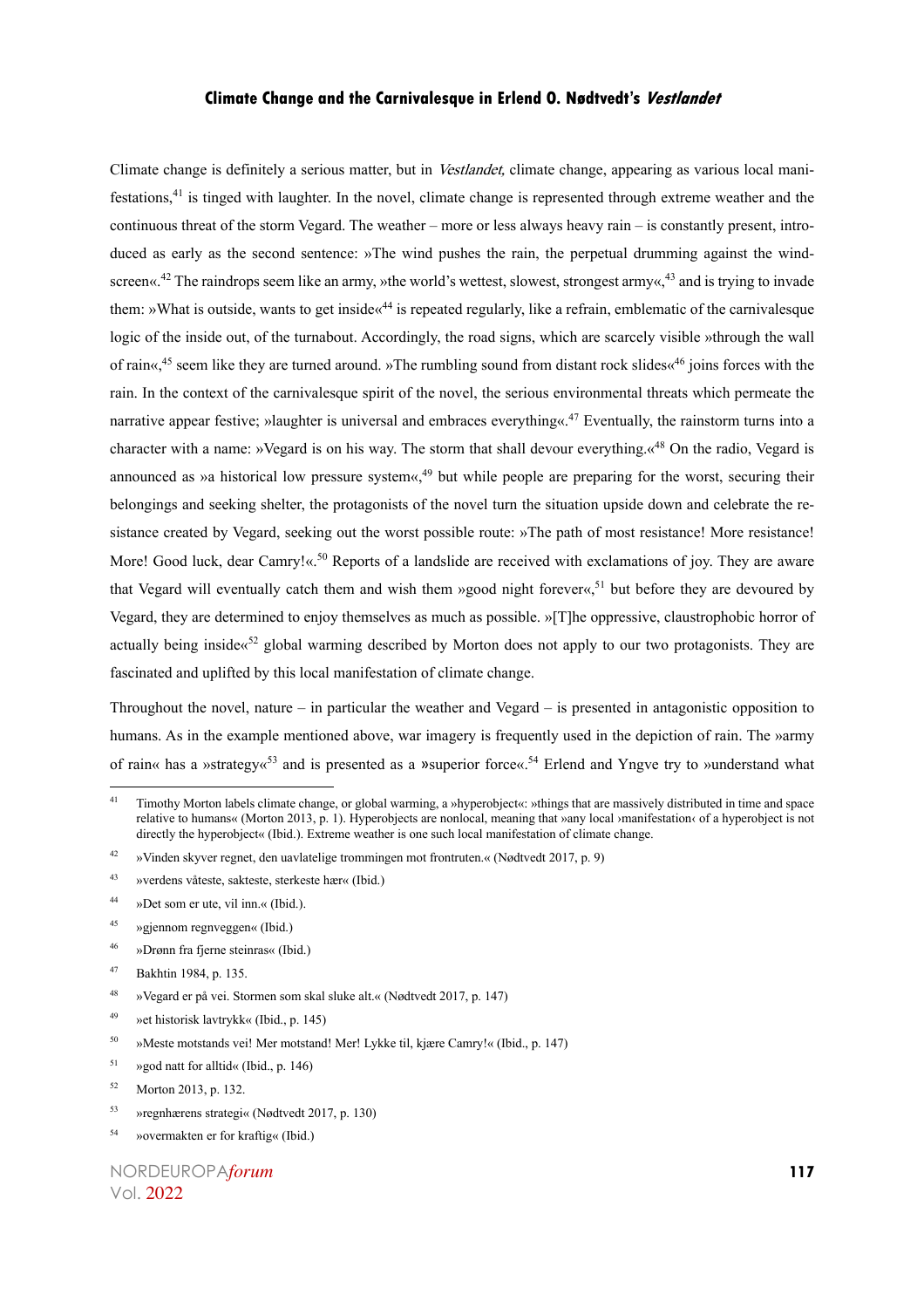makes the army of rain launch an attack at exactly this spot«.<sup>55</sup> Even if the two protagonists are not afraid, the use of war imagery depicts humans as helpless against the »forces« of nature. This antagonistic opposition of nature and culture is an idea that has prevailed since the Enlightenment and is still dominant in Norwegian climate change narratives.<sup>56</sup> However, in *Vestlandet*, the nature-culture dichotomy is a laughing matter. Again, laughter is universal. It embraces everything.

Far from being in a state of denial, Erlend remarks: Imagine, »this is the way it is going to turn out. [...] It will quite simply be too much, neither the land nor the fjords nor the waterfalls nor the rivers will be able to absorb those amounts [of water].«<sup>57</sup> However, for Nødtvedt's heroes, the changing of the landscape due to extreme weather is not merely a result of the climate change, but also a regular feature of Western Norwegian wild nature. The landscape is described as dynamic. As they pass Mostraumen, a narrow strait of the fjord, Erlend comments on how Mostraumen has changed during the centuries; a flood occurring in 1743 altered the landscape completely. He expects to see a lot of changes in the landscape in the near future, cheering on Vegard – »Vegard! Come on, Vegard! Vegard! $\kappa^{58}$ – and challenging, celebrating, and embracing climate change. A prelude to the actual text of the novel, another relevant paratext, or pretext, accentuates the dynamics of the landscape. In an excerpt from a journey in 1696 (a diary or a letter), the governor U. F. Gyldenløve notes that a rockslide was causing the river – she<sup>59</sup> – to become constipated and then to swell and grow, resulting in fields, meadows and houses being flooded. Gyldenløve had to take a detour due to the »horrible rockslides«, which caused »inexpressibly severe damage«.<sup>60</sup> In the universe of the novel, the landscape is and has always been dynamic; natural disasters are presented as normal, events that occur regularly and in line with the Western Norwegian temperament. At one point, Erlend and Yngve had to take a long detour due to a rock slide. On their way to seek help after they get trapped in a tunnel, they meet a tough and colorful female character, the bear-killer Eline. She tells them about several serious natural disasters that have occurred in that area. In 1868, 150 people were wiped out. Like Erlend and Yngve, she is not afraid: »I walk in the mountains and observe the cracks and how the amount of water increases. Well, sooner or later, the whole lot shall fall down, it doesn't weigh me down.<sup>61</sup> It's no problem living in The Last Days, I think.«<sup>62</sup> Thus she acknowledges that people in Western Norway always have been living under dangerous conditions.

<sup>55</sup> »forstå hva som får regnhæren til å sette inn sin offensiv på dette stedet«. (Ibid.)

<sup>56</sup> See Endreson, Bjørkdahl & Syse 2017.

<sup>57</sup> »det er slik det skal bli. [...] Det blir rett og slett for mye, verken landet eller fjordene eller fossene eller elvene kan ta unna de [vann]mengdene der.« (Nødtvedt 2017, p. 131)

<sup>58</sup> »Vegard! Kom igjen, Vegard! Vegard!« (Ibid., p. 148)

<sup>&</sup>lt;sup>59</sup> Not surprisingly, the river is gendered as a female. On the projection of female imagery onto the landscape, see e. g. Kolodny 1975 or Merchant 1980.

<sup>60</sup> »usigelig stor skade« (Nødtvedt 2017, p. 7)

<sup>61</sup> As in Olav H. Hauge's poem »Under bergfallet« (»Beneath the Overhang«) from 1951.

 $62$  »Eg går i fjellet og ser sprekkane og korleis vassmengdene aukar. Ja ja, det skal no ned før eller seinare heile rukkelet, eg tek det ikkje så tungt. Det går heilt fint å leve i dei siste tider, tykkjer eg.« (Nødtvedt 2017, p. 55)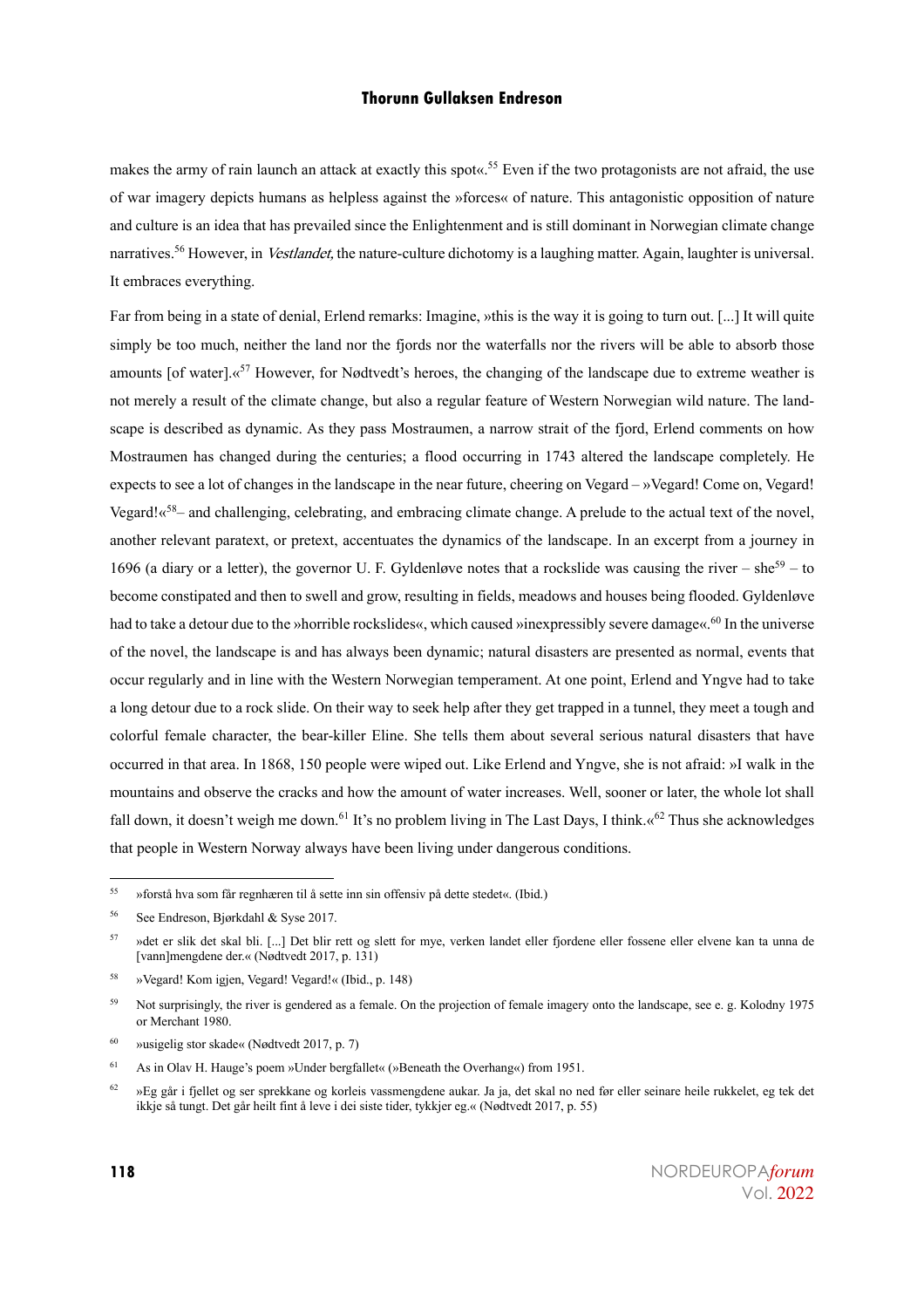Later the two companions are warned of climate-change-induced disasters by the leader of a group of so-called »survivalists«.<sup>63</sup> As a contrast to both Eline and the two protagonists, this group takes precautions against what they view as an upcoming apocalypse. In a parody of an Old Testament prophet, the leader of the small anarchist group chants: »Mountains will collapse like in hell. Rivers shall overflow, bridges shall be destroyed by masses of water.«<sup>64</sup> As opposed to these survivalists, Erlend and Yngve see no reason to make preparations for an apocalypse and seek shelter. They are heading to Lærdal, an area exposed to extreme weather conditions and that had already been marked as dangerous in 1936, according to a map made by an authority on avalanches. Erlend and Yngve knowingly drive right into the catastrophe, meeting death with a laugh. They have no fear. As Bakhtin argues, liberty is only possible in a fearless world.<sup>65</sup> He claims that in carnivalesque literature, »fear is destroyed at its very origin and everything is turned into gaiety«.<sup>66</sup> This is the universality of laughter. It »embraces everything«.<sup>67</sup>

#### **The Material-bodily Aspects of the Carnivalesque**

Material-bodily imagery, often in the form of excessive eating and drinking, is an important aspect of the carnivalesque and draws on the idea of the grotesque. »Exaggeration, hyperbolism, [and] excessiveness are generally considered fundamental attributes of the grotesque style.«<sup>68</sup> According to Bakhtin, this is a positive hyperbolism, distinguished by a »gay and triumphant tone«.<sup>69</sup> During carnival, vast quantities of food and alcohol were consumed, and carnivalesque literature is filled with images of excessive eating and drinking, implying that »[m]an is not afraid of the world, he has defeated it and eats of it«.<sup>70</sup> In *Vestlandet*, material-bodily imagery is mainly connected to excessive drinking. Alcohol, euphemistically referred to as »requisites«, $71$  is consumed in abundance. Echoing their experience with the weather in Western Norway, Erlend and Yngve fluctuate between being damp and drenched with alcohol. Vast quantities of alcohol are also consumed while driving. On page 14, Ynge, while driving the Camry, is as damp as their surroundings. This hyperbolism is typical of the carnivalesque. They even, in a profane act of carnival spirit, pay tribute to a dead poet by pouring half a box of red wine on his grave. In the universe of *Vestlandet*, as in carnivalesque literature in general, excessive intake of alcohol is both degrading and uplifting, tied to the creative and regenerative. New forms are created out of old ones. In Nødtvedt's novel, there are several examples of the regenerative power of excessive drinking. The scene where the two companions break into the dead poet Hauge's empty house is emblematic of the regenerative power displayed in the novel. Dream

<sup>63</sup> Ibid, p. 94.

<sup>64</sup> »Fjellsider kjem til å rase til helvete ut. Elvane skal flaume over, bruar skal skyllast vekk.« (Ibid., p. 94)

<sup>65</sup> See Bakhtin 1984, p. 47.

<sup>66</sup> Ibid., p. 39.

<sup>67</sup> Ibid., p. 135.

<sup>68</sup> Ibid., p. 303.

<sup>69</sup> Ibid., p. 278.

<sup>70</sup> Ibid., p. 296.

<sup>71</sup> »nødvendighetsartikler« (Nødtvedt 2017, p. 12). The phrase is repeated several times.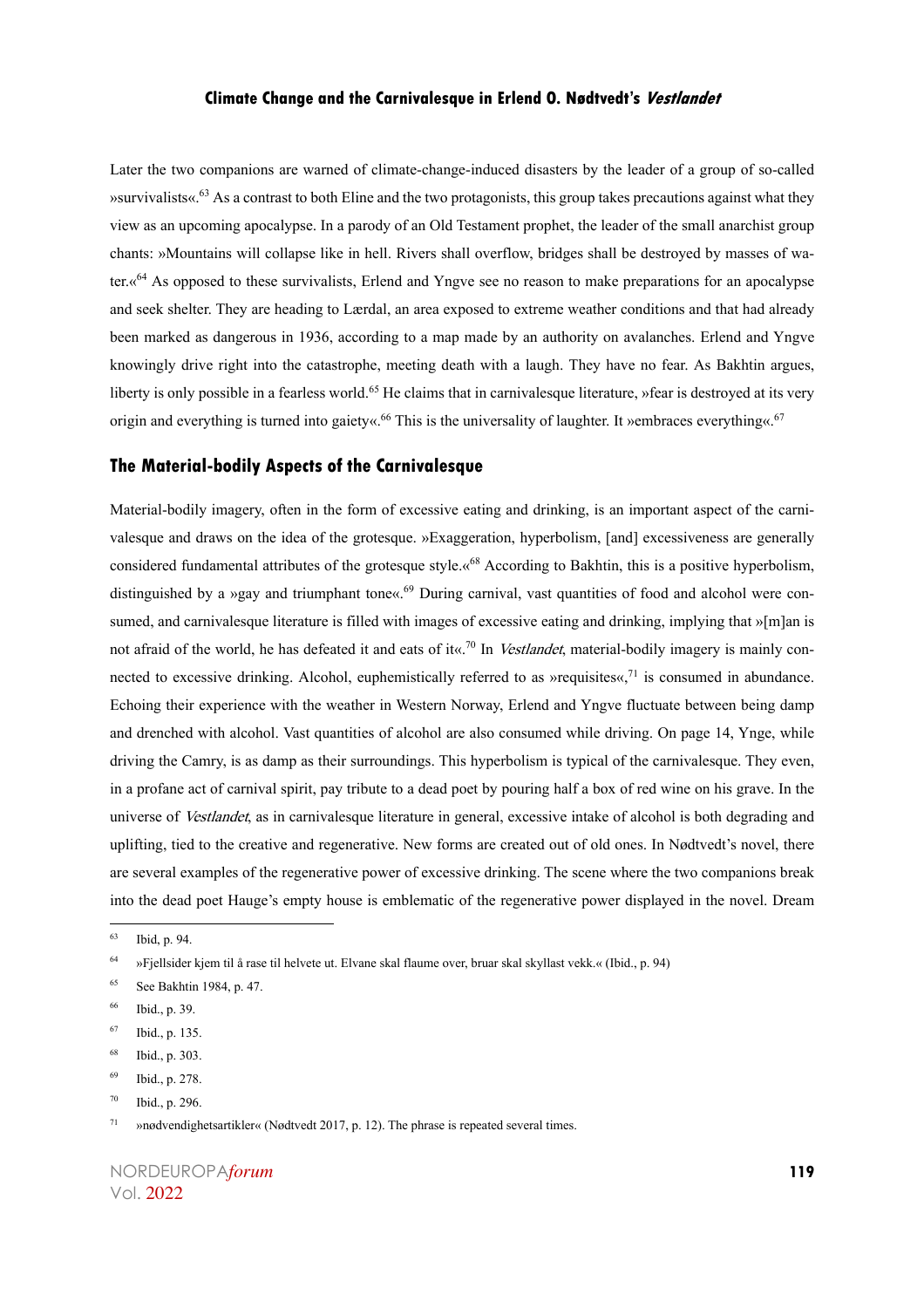and reality merge as they explore Hauge's cellar, which is filled with thousands of books and vast quantities of apple cider, feeling as if they are deep down in the poet's own consciousness. Metaphorically the cellar resembles the »reproductive lower stratum of the body«.<sup>72</sup> Intoxicated by Hauge's apple cider, Erlend wakes up after a nap to visions of a dark hotel corridor or maybe his hallway at home. Threads from Hauge's famous obscure and dreamlike poem »Gullhanen« (»The Gold Rooster«) from 1956 are woven into Erlend's speech, mixing dream and reality while new forms are born. The language is dissolving, lacking in punctuation, and seamlessly switching between the two Norwegian language variants into a visionary, poetical, and cider-driven stream-of-consciousness monologue, where eventually Hauge himself appears and enlightens them. Scenes like this appear recurrently in the novel, echoing the dynamic, »ever changing, playful, undefined forms«<sup>73</sup> of expression of the carnival.

The connection to medieval folk culture is accentuated by allusions to the famous medieval Norwegian ballad Draumkvedet (»The Dream Poem«); a visionary poem that tells the story of Olav Åsteson, who on Christmas Eve falls into an ecstatic deep sleep for 13 days, whereupon he rides to church to convey his dreams. The alcoholinduced »dreams« of the narrator of *Vestlandet* can be seen as a twisted and subversive parallel of Olav Åsteson's religious dream vision of life after death, and an example of the high and low interacting and the serious becoming gay and festive. The bodily-material element is both degrading and deeply positive.

The act of eating is also interwoven with climate change in the novel. Vegard is depicted as the ultimate grotesque body as he »devours« the whole village of Lærdal. In the words of Bakhtin, the »body« of Vegard »transgresses here its own limits: it swallows, devours, rends the world apart, is enriched and grows at the world's expense«.<sup>74</sup> However, our heroes are not afraid. Yngve even invokes and challenges Vegard: »Vegard! Veeeeegard! Come and take me Vegard, please!«. 75

#### **The Festive Chaos of the Carnival**

The chaos created by Vegard seems like a continuation of the festive chaos that already prevailed at the Lærdal market. Although the whole novel is infused with the carnival spirit, the famous yearly market in Lærdal, with roots dating back to the late medieval period, plays out like a »real« carnival in the novel. The market incarnates the carnival idea of being universal, anarchic, and liberating, belonging to all people, bringing together unlikely groups and categories. The fact that Vegard is approaching does nothing to suppress the excitement and exhilarating atmosphere. The market is described as an endless chaos, a »pulsating cattle show of common intoxication, hollering and fiddle playing«. <sup>76</sup> Our heroes are frequently hindered by school bands, horsemen, and fools. Watched by a crowd of missing children, a beautiful woman with a beard and a crown, and in national costume, whips an

<sup>72</sup> Bakhtin 1984, p. 21.

<sup>73</sup> Ibid., p. 11.

<sup>74</sup> Bakhtin 1984, p. 281.

<sup>75</sup> »Vegard! Veeeeegard! Kom og ta meg Vegard, vær så snill!« (Nødtvedt 2017, p. 174)

<sup>76</sup> »pulserende fesjået av allmenn beruselse, skrål og felespill« (Ibid., p. 173)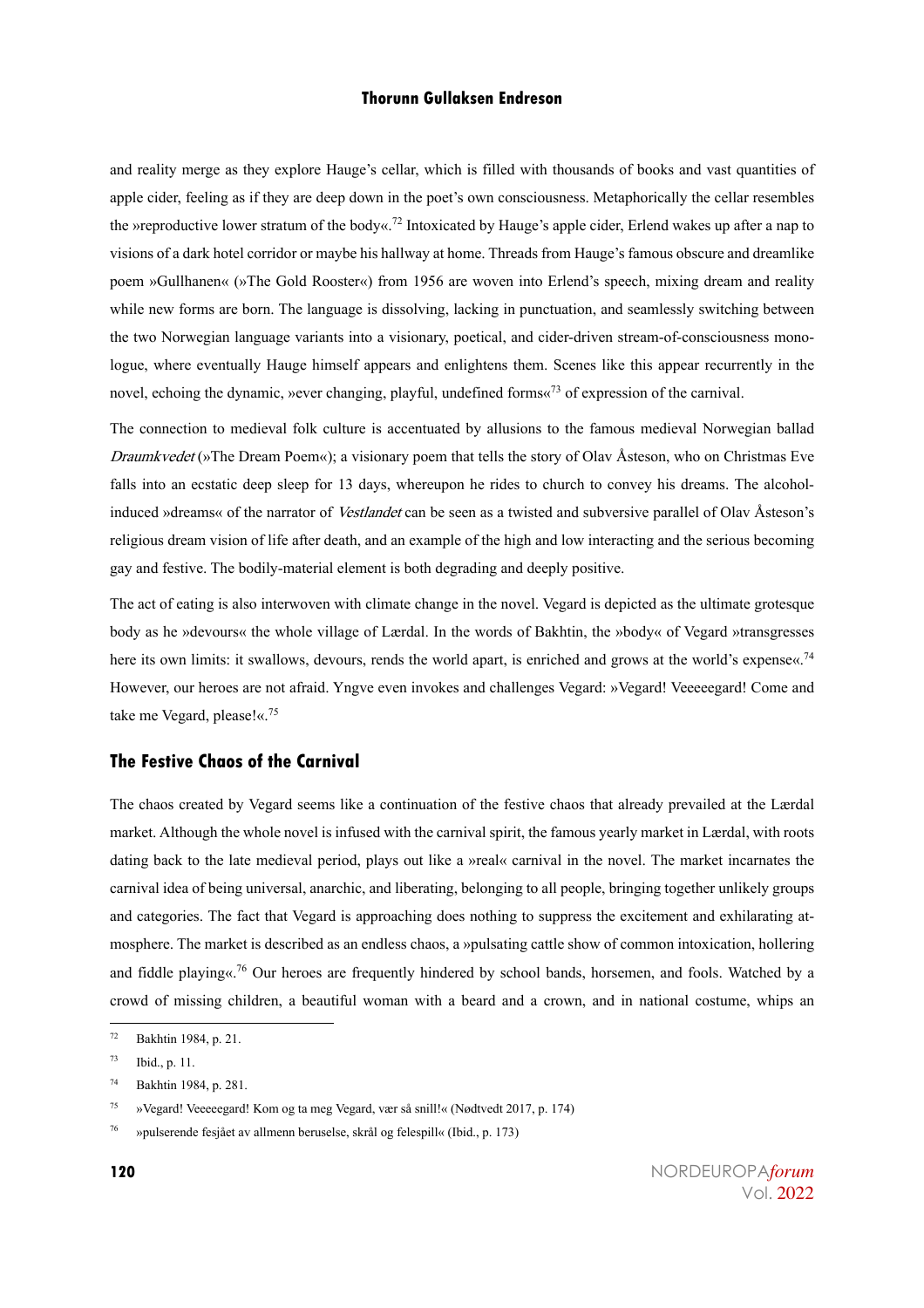enormous bear. The narrator recounts a whole catalog of different people and animals participating. Some of them are fiddlers, children, drunkards, drug barons, animals, traveling theatre troupes, fire eaters, fishermen, fortune tellers, swindlers, antiques dealers, rat catchers, high-class prostitutes in national costumes from Hardanger; the whole Western Norwegian menagerie heads to the market in Lærdal, all of them carrying knives. »The carnivalesque crowd [...] is not merely a crowd. It is the people as a whole, but organized in their own way [...]. It is outside of and contrary to all existing forms of the coercive socioeconomic and political organization, which is suspended for the time of the festivity. $\alpha^{77}$  The crowd at the market of Lærdal does not adhere to any rules, and the hierarchy of »normal« society is abolished. As Bakhtin asserts, the carnival was a celebration of »temporary liberation from the prevailing truth and from the established order; it marked the suspension of all hierarchical rank, privileges, norms, and prohibitions«.<sup>78</sup> Excessive amounts of alcohol and food are consumed at the market in Lærdal, illustrative of the carnivalesque body. A drinking tent also serves as accommodation: people sleep in the horses' drinking troughs, piled on top of each other, intimately connecting images of eating and renewal/sleep. A marching band ends up with their instruments filled with sausages after they march through a hot dog stand. The sausage was the most important food at medieval festivals, above all due to its phallic nature.<sup>79</sup>

The central ritualistic act of the medieval carnival was the false coronation and deposition of the carnival king. A variation of this coronation is found in Lærdal with the coronation of the best fighter and fiddler. While the winner is being carried aloft in triumph, the famous fiddler Mosafinn $80$  is reborn to reclaim the crown. Fueled by alcohol, his fiddle playing makes Anders Lysne rise from the dead, whose whole life is played out in front of the roaring crowd, before Mosafinn is interrupted by the storm, making the horses go crazy. In this ludicrous and burlesque fantasy, combining a »crowning« and several rebirths, the boundaries between the dead and the living, between reality and dream, and between the present and the past are once again blurred. In a twisted, carnivalesque way, Nødtvedt »bridge[s] and reconnect[s] time through narratives and storytelling«.<sup>81</sup>

The two friends intend to have as much fun as possible at the market, »before Vegard takes us and wishes us a good night forever«. <sup>82</sup> They insist on keeping »a humorous aspect of the world«. <sup>83</sup> There are definitely no traces of environmental melancholia<sup>84</sup> in the protagonists of *Vestlandet*. When Vegard – now a hurricane – strikes, the chaos reaches a climax: »the market, now a veritable chaos of tents and loose objects flying through the air, from nothing

<sup>77</sup> Bakhtin 1984, p. 255.

<sup>78</sup> Ibid., p. 10.

<sup>79</sup> In Rabelais Saint Sausage is invoked, and one episode is described as the »sausage war« (Ibid., pp. 191–194). Bakhtin also describes how enormous sausages and buns were part of carnival processions (Ibid., p. 278).

<sup>&</sup>lt;sup>80</sup> Mosafinn (1828–1912) was one of the most famous Norwegian fiddlers during the 19<sup>th</sup> century. He played for Ole Bull and Edvard Grieg several times.

<sup>81</sup> Mehnert 2016, p. 97.

<sup>82</sup> »før Vegard tar oss og ønsker oss god natt for alltid« (Nødtvedt 2017, p. 146)

<sup>83</sup> Bakhtin 1984, p. 5.

<sup>84</sup> See Lertzman 2015.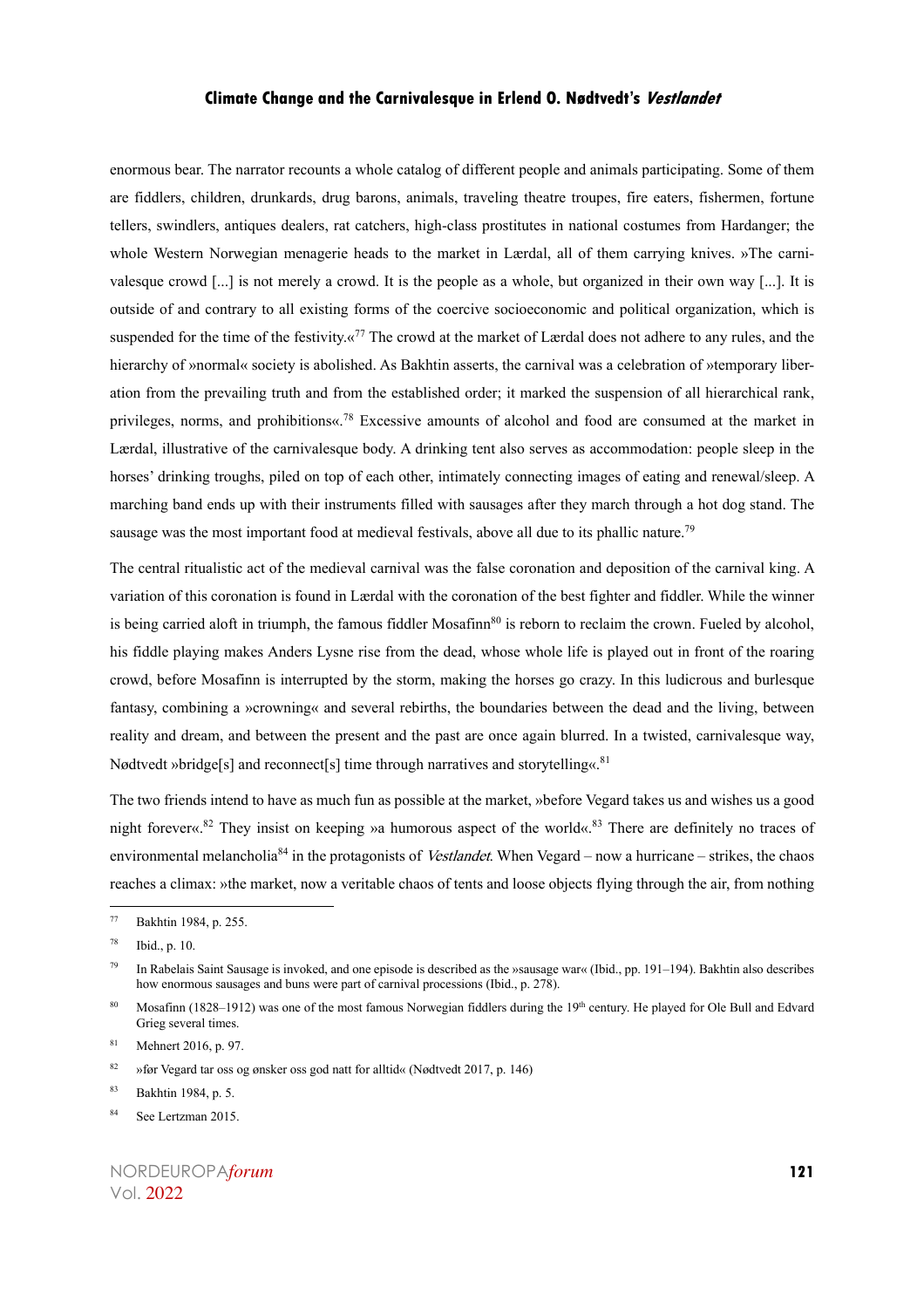Vegard comes as a hurricane, and the air is filled with screams and beating rain, and we can observe that the river grows at a tremendous speed«. <sup>85</sup> The carnival was a feast of change and renewal. Eventually Vegard turns out to cause the ultimate change and renewal as the whole of Lærdal is devoured, becoming »an inferno of water, fire, and wind«.<sup>86</sup> In this scene, climate change is seen as a natural continuation of the festive spirit of the carnival, as well as of its material-bodily aspect. The laughter in Vestlandet is like the laughter of the carnival, festive, universal, and gay. And it is ambivalent, as it »asserts and denies, it buries and revives«.<sup>87</sup>

#### **The Liberating and Subversive Potential of Laughter**

Bakhtin emphasizes the liberating and subversive power of carnivalesque laughter, opposed to official hierarchical seriousness. In the universe of Nødtvedt's novel, the source of the liberating and subversive power of the spirit of laughter can only be found in Western Norway. As they cross the border between East and West, Yngve immediately gets inspired to paint, not with the detestable »salon-yellow«<sup>88</sup> colors of Düsseldorf, but with the intense colors of the Dresden painters, J. C. Dahl-style. The now eye-catching and stimulating landscape also calls for a shift from beer to harder booze, fuelling the inspiration further. As mentioned earlier, the distance through the Eastern part of Norway is merely represented by a blank page, with only a note of the distance. The landscape in Eastern Norway is simply not worth writing about, and they drive through this »vapid«<sup>89</sup> landscape with their eyes shut. The narrator observes »the drastic contrast between the, at the most, sloping, totally asexual landscape of identical spruces and the knockout sublimity of the Western Norwegian landscape«.<sup>90</sup> Presumably, the monotonous surroundings of Eastern Norway lack resistance and block the creativity of the two artist companions. In Vestlandet, the mind-numbing and sleep-inducing landscape of Eastern Norway is associated with the higher civil servant, which in Bakhtin's carnivalesque terms represents authority and the official culture, official hierarchical seriousness. In the novel, an eerie, ghostlike figure, Austmannen, serves to illustrate this official authority. As an incarnation of the Eastern Norwegian technocrat, a destroyer of the Western Norwegian distinctiveness, dressed in a suit, he emerges regularly. His name is a play on the Norwegian word for the devil, *Hinmannen*. Not surprisingly, the invasive Sitka spruce – referred to as »hooligan spruce from Eastern Norway«<sup>91</sup> – which destroys the local flora, is seen as a metaphor for the central official power: »Those spruces destroy all other flora, the forest floor is completely dead. Thus, a suitable image of the central power«.<sup>92</sup> With small variations, this motif is repeated a couple of times

<sup>&</sup>lt;sup>85</sup> »marknaden som no er eit einaste kaos av telt og lause gjenstander som fyk gjennom lufta, frå inkje kjem Vegard med orkan, og lufta er fylt med hyl og piskande regn, og me kan sjå at elva stig i ein uhorvelig fart« (Nødtvedt 2017, p. 186)

<sup>86</sup> »eit inferno av vatn, eld og vind« (Ibid., p. 187)

<sup>87</sup> Bakhtin 1984, p. 12.

<sup>88</sup> »salonggule« (Ibid., p. 163)

<sup>89</sup> »intetsigende« (Ibid., p. 161)

<sup>90</sup> »den voldsomme kontrasten mellom et i høyden småkupert, helt aseksuelt landskap av identiske graner og Vestlandets svimeslående sublimitet« (Ibid., p. 163)

<sup>91</sup> »Helvetes pøbelgran frå Austlandet« (Ibid., p. 99)

 $92$  »Dei granane øydelegg all annan flora, skogbotnen er heilt daud. Sånn sett eit passande bilete på sentralmakta« (Ibid., p. 98f.)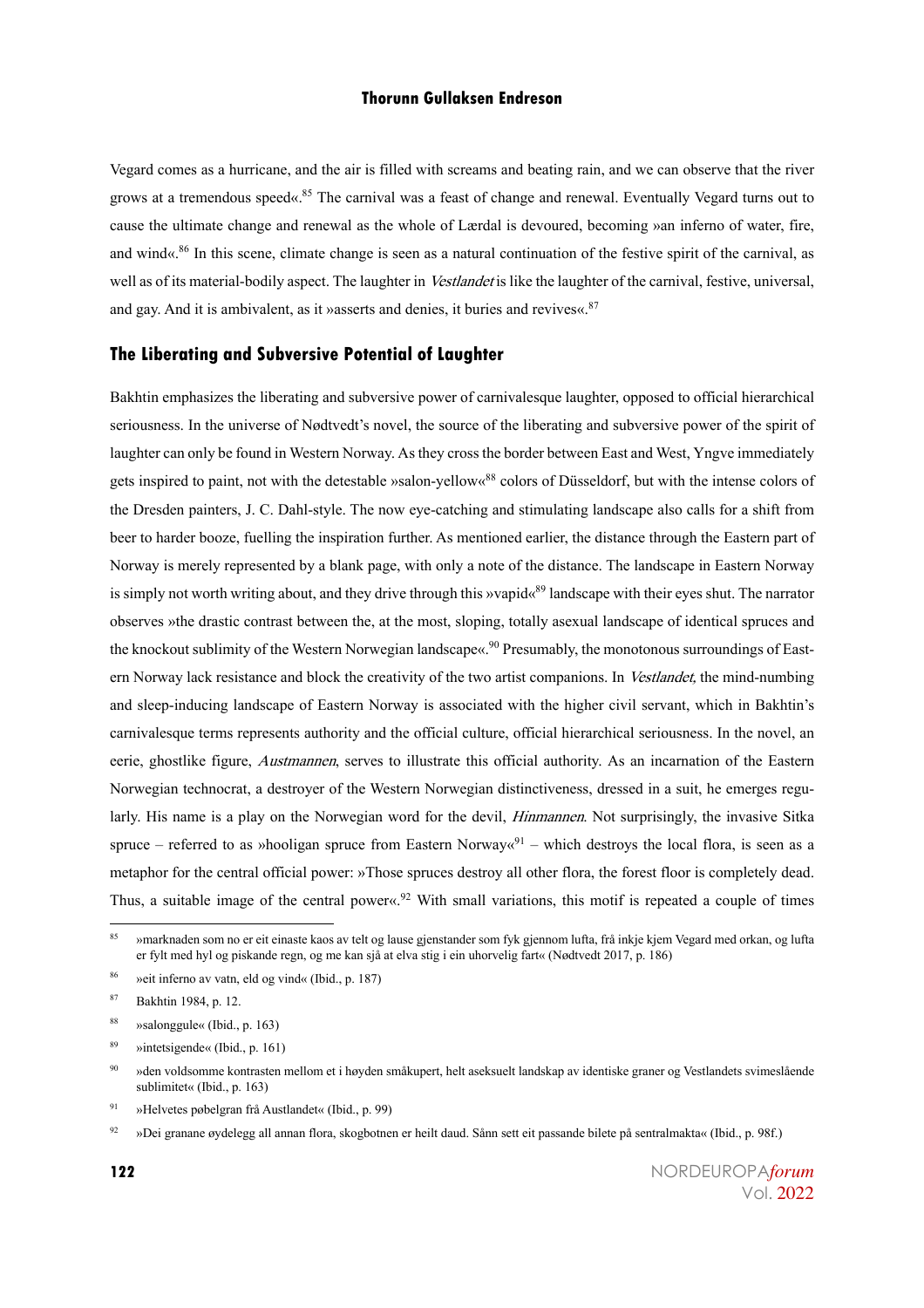throughout the novel. On only the second page of the novel, representatives of the central power, »the senior civil servants«, are described as eradicators of »everything growing wild, wilful, the ones that will straighten out every curve, [...] vulgarize everything. [...] kill Western Norway«. <sup>93</sup> In a later scene, the actions of the central power are depicted as hubristic violations of nature. They even want to »lay tarmac in all the fjords«. <sup>94</sup> Hence, the values ascribed to *Austmannen* and Eastern Norway are implicitly depicted as working against a sustainable practice to maintain biodiversity. Where the nature of Eastern Norway has »conquered«<sup>95</sup> the nature of Western Norway, the landscape is described as a barren wasteland.

#### **The Ambivalence of Laughter**

Whether a burlesque humid fantasy or a »real« road trip, the novel nevertheless is a celebration and a mythologizing of Western Norway, a contrast to the official hierarchical seriousness and the monotonous surroundings connected with Eastern Norway. The novel is also a celebration and a mythologizing of the Western Norwegian, immortalized by Fosse as well as another of Erlend's favorite authors, Aasmund Olavsson Vinje. <sup>96</sup> Vinje has characterized the identity of the Western Norwegian like few others: »He [the Western Norwegian] must battle forward in mountains and wilderness against wind and weather. This sharpens his mind and turns it more inwards, towards himself, making him never at a loss, and unwinds a playful wit and laughter«.<sup>97</sup> In other words, the Western Norwegian has an ability and the determination to cough up a black laughter from his own tragedy, or following Bakhtin, an ambivalent laugher.

The laughter is definitely black, or ambivalent, as Erlend and Yngve leave Lærdal and the carnival. Knowing they are in danger of perishing, they drive upwards along the constantly growing Lærdal river; in several places, the water has reached the road, while in other places, half of the road has already been washed away. »Damn, now we can finally talk about resistance for real, quite simply then«, <sup>98</sup> Yngve exclaims while he drives like a madman, being fed cigarettes by Erlend. They are intoxicated by a combination of alcohol, cigarettes, and resistance. Backed by the rumble from the mountainsides, they have to get out of the car several times to clear the road of rocks and blown-down trees, hardly able to see anything as the rain whips their eyes. Along the way, they observe several houses floating along the river. The situation gets worse and worse, and eventually, they have to climb out of the car as big rocks and trees are blocking the road. While laughing, they fight the manifestation of climate change,

<sup>93</sup> »sentralmakten [...] som vil fjerne alt det viltvoksende, egenrådige, de som vil utjevne hver sving, [...] forflate alt. [...] drepe Vestlandet« (Ibid., p. 10)

<sup>94</sup> »asfaltere alle fjorder« (Ibid., p. 29)

<sup>95</sup> Ibid., p. 99.

<sup>&</sup>lt;sup>96</sup> Vinje's famous *Ferdaminne*, a travel narrative mixing prose and poetry, can be seen as an antecedent of Vestlandet, although Vinje travelled through Norway on foot. The full title is Ferdaminne frå sommaren 1860 (»A Remembrance of a Journey in the Summer of 1860«).

<sup>97</sup> Quoted by Ravatn 2017, p. 34.

<sup>98</sup> »Hellane, no kan me endeleg snakke om motstand på ekte, rett og slett då.« (Ibid., p. 187)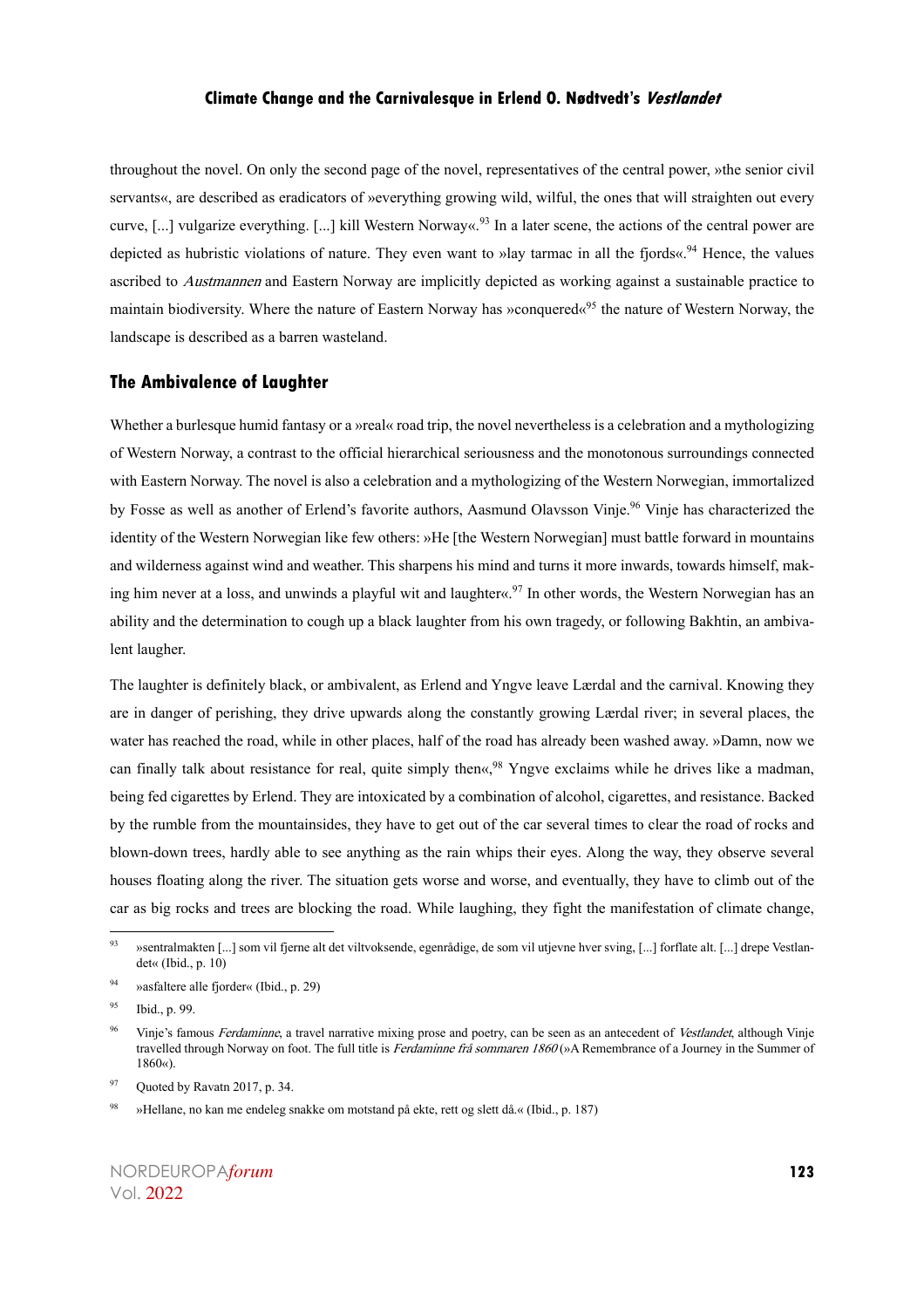knowing that there is only one way out. They choose death, as Timothy Morton describes it in *Ecology Without* Nature:

Instead of trying to pull the world out of the mud, we could jump down into the mud, [...] we choose and accept our own death and the fact of mortality among species and ecosystems. This is the ultimate rationality: holding our mind open for the absolutely unknown that is to come.<sup>99</sup>

Morton's open mind sounds like an echo of Bakhtin's fearless world of the carnival.

Before they are taken by the avalanche, in a final apocalyptic natural disaster, the narrator proceeds in a stream of consciousness monologue:

and now I hear yes now that thousand-year bang went off and we turn slowly towards the mountainside and now all of it falls down and Yngve grins and he takes hold of my hand and thanks me politely for the trip quite simply then and now indeed the time has come to open the Hauge-cider and I take a sip as the rocks are approaching and I feel it is greening around me and everything is only growth and crop

I open my eyes

the spring is approaching as I across

chalky white tarmac walks

in Western Norway

home<sup>100</sup>

In a carnivalesque spirit, as an illustration of the material-bodily aspect, the narrator drinks apple cider while he is devoured by the rock slide. He is literally being swallowed by the earth in a final act of degradation. The earth, according to Bakhtin, becomes »an element that swallows up and gives birth at the same time. To degrade is to bury, to sow, and to kill simultaneously, in order to bring forth something more and better.«<sup>101</sup> The narrator is reborn, in a twisted mirroring of the many rebirths of his literary ancestors throughout the novel. As Erlend wakes up and finds himself walking along the white tarmac roads of Western Norway, he is home, in paradise, for him the same thing. His salvation is the spongy, green, and lush nature of Western Norway. Morton's »absolutely unknown« turns out to be well known. Accepting and choosing death enables him to live in the Western Norway of his own mythologization. Again, this is an illustration of the ambivalence of laughter, as it »asserts and denies, it buries and

<sup>99</sup> Morton 2007, p. 205.

<sup>100</sup> »og no høyrer eg ja der gjekk det tusenårsdrønnet og me snur oss sakte mot fjellsida og no kjem det ned alt saman og Yngve gliser og han tek handa mi og takkar høfleg for turen rett og slett då og no er vel tida inne for å opne Hauge-sideren og eg tek ein slurk idet steinane kjem eg kjenner det grønskast rundt meg alt er berre vokster og grøde / eg opnar augo / det vårast når eg bortover / drivkvit asfalt går / på Vestlandet / heime«. (Nødtvedt 2017, pp. 190f.)

<sup>101</sup> Bakhtin 1984, p. 21.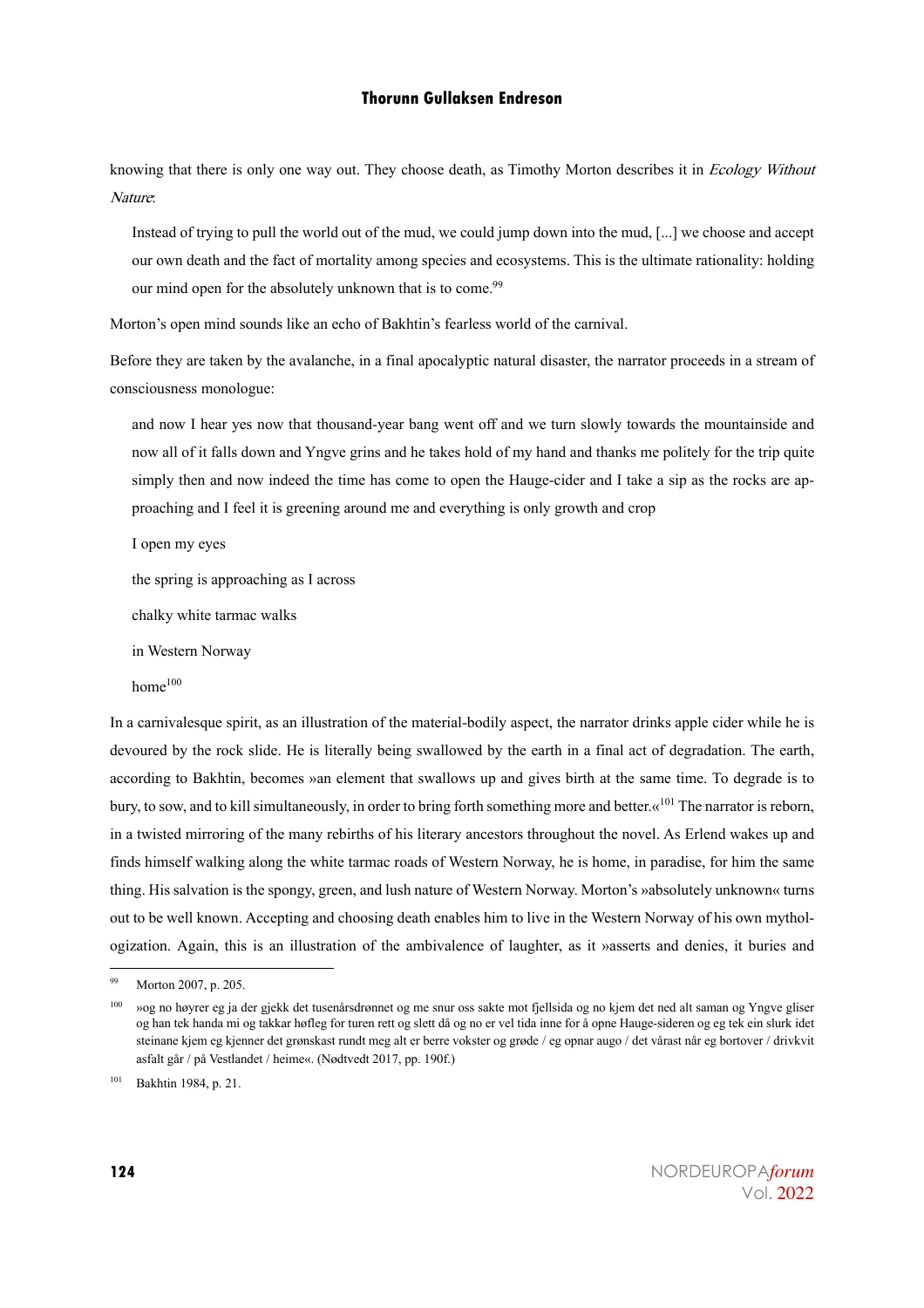revives«.<sup>102</sup> In the universe of *Vestlandet*, celebrating and challenging Vegard – a local manifestation of climate change – results in a (utopian) happy ending and festive laughter along the (road)way.

#### **Final Discussion – What Does Laughter Do?**

Through a close reading of Vestlandet with Bakhtin's theory of the carnivalesque as a lens, I have demonstrated that the novel appears as a modern form of carnivalesque literature. However, what does laughter do, apart from making us laugh? Does it raise environmental awareness? This is an important question, which also represents a direction for further research. *Vestlandet* could be seen as a fatalistic narrative, a text that legitimates self-destruction, as the protagonists knowingly throw themselves into the apocalypse. However, the end is ambivalent, as the rebirth of Erlend signals utopian hope. Bakhtin claims that carnivalesque literature – like the medieval carnival – fractures oppressive and outmoded ideas and shows a future potential for change and progress. As such, carnivalesque laugher has a liberating, truth-revealing, and utopian potential. However, as the word »potential« indicates, there is a risk involved. There is no guarantee that laughter will lead to increased awareness and action concerning climate change. As Seymour declares in her conclusion, »[t]his is the risk of bad environmentalism [...], it might not lead anywhere [...]. [However,] its pleasures cannot be dismissed.«<sup>103</sup>

As I have shown, the protagonists of *Vestlandet* flaunt a reckless attitude towards climate change. Far from being in denial, they challenge and celebrate manifestations of climate change. However, the use of war imagery reveals how nature and culture are seen as binary. Clive Hamilton claims that viewing global warming as »natural« by celebrating the power and majesty of nature is a form of denial. He refers to James Lovelock, who argues that Gaia »is indifferent to the fate of humans, who are, after all, only one species among many«. <sup>104</sup> By »focusing on forces beyond our control«,<sup>105</sup> we shift the blame: »It is a form of moral disengagement whereby we disavow our responsibility for the problem or the solution. $\alpha^{106}$  The carnivalesque spirit of the novel, however, in both form and content, makes the novel resist categorization and conventional interpretation. By insisting on (ambivalent) laughter, the novel offers an alternative vision; it makes us see the world anew, giving us a possibility to see ourselves from another perspective and giving us »a humorous aspect of the world«.<sup>107</sup> The solely negative character of the modern literary parody, according to Bakhtin, is deprived of »regenerating ambivalence«. <sup>108</sup> In adopting the use of carnival imagery, Vestlandet has obtained this regenerating ambivalence. The narrator's voice, with its nonauthoritative dialogic form, also points towards a regenerating ambivalence.

<sup>102</sup> Ibid., p. 12.

<sup>103</sup> Seymour 2018, p. 232.

<sup>104</sup> Hamilton 2015, p. 128.

<sup>105</sup> Ibid.

<sup>106</sup> Ibid., p. 127.

<sup>107</sup> Bakhtin 1984, p. 5.

<sup>108</sup> Ibid., p. 21.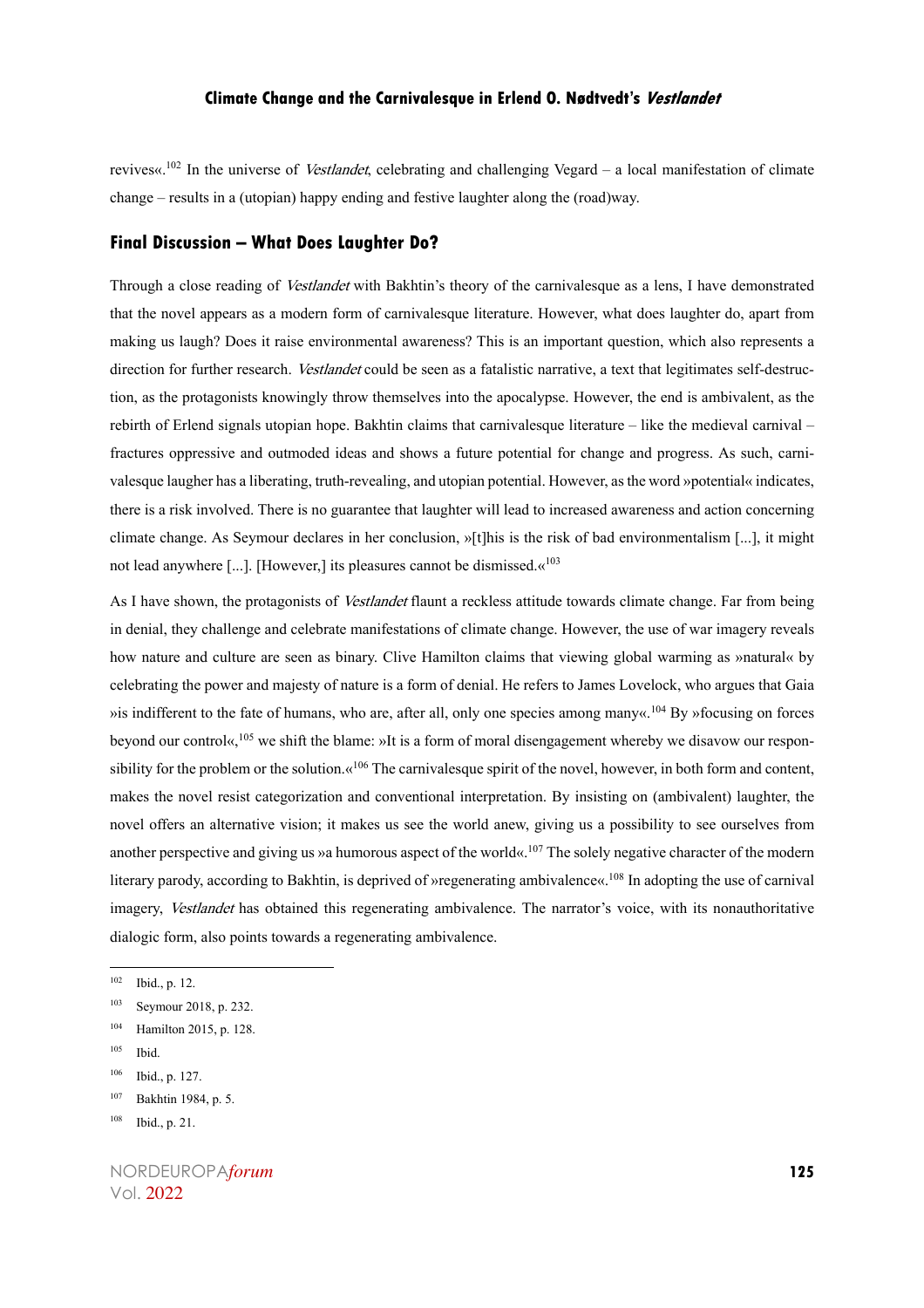We certainly need alternative ways of making sense of climate change, and as such, Vestlandet contributes to »the construction of new narratives«. <sup>109</sup> A humorous view of climate change and the environmental apocalypse might ease what Bracke refers to as »a kind of apocalypse or crisis fatigue«.<sup>110</sup> Seymour argues along the same lines. She perceives comedy as offering »alternatives to crisis discourse in an era of crisis fatigue«.<sup>111</sup> As Mike Hulme observes, <sup>112</sup> climate change does not lend itself to a grand and easy solution. We have to treat fictional narratives of climate change as imaginative resources, in line with the spirit of the carnivalesque.

Seymour challenges the instrumentalist tendency within the field of ecocriticism: the propensity to judge environmental texts in terms of their usefulness. She points out the often »didactic, prescriptive, and demanding« aspects of environmentalism. Even if texts do not communicate »obvious or recognizable environmentalist agendas, [they can] have something to tell us«.<sup>113</sup> Texts can potentially bear »witness to crisis, enacting catharsis, serving as cultural diagnoses, and so on«.<sup>114</sup> In Nødtvedt's *Vestlandet*, laughter is directed as much towards the protagonists themselves as their literary heroes (dead or alive), their enemies, and the world at large. And after all, it is not possible to place oneself above or outside of climate change. We are all part of it. As Morton puts it, »inside the belly of the whale that is global warming, [...] there's no *y*away‹ anymore«.<sup>115</sup> As such, *Vestlandet* bears witness to crisis, but in an ambivalent way. We laugh, even if it is black laughter.

#### **References**

Bakhtin, Mikhail (1984) [1965]: Rabelais and His World, translated by Hélène Iswolsky, Indiana University Press, Bloomington.

Bakhtin, Mikhail (1981) [1975]: *The Dialogic Imagination. Four Essays*, edited by Michael Holquist, translated by Caryl Emerson and Michael Holquist, University of Texas Press, Austin.

Bildøen, Brit (2011): Adam Hiorts veg, Det Norske Samlaget, Oslo.

Bracke, Astrid (2019) [2018]: Climate Crisis and the 21st-Century British Novel, Bloomsbury Academic, London, New York, Oxford, New Dehli & Sydney.

Branch, Michael P. (2014): Are You Serious? A Modest Proposal for Environmental Humor. In: Greg Garrard (ed.): The Oxford Handbook of Ecocriticism, Oxford University Press, Oxford, pp. 378–391.

<sup>109</sup> Bracke 2019, p. 4.

<sup>110</sup> Ibid., p. 25.

<sup>111</sup> Seymour 2018, p. 230.

<sup>112</sup> Cf. Hulme 2009, p. 359.

<sup>113</sup> Seymour 2018, p. 27.

 $114$  Ibid.

<sup>115</sup> Morton 2013, p. 132.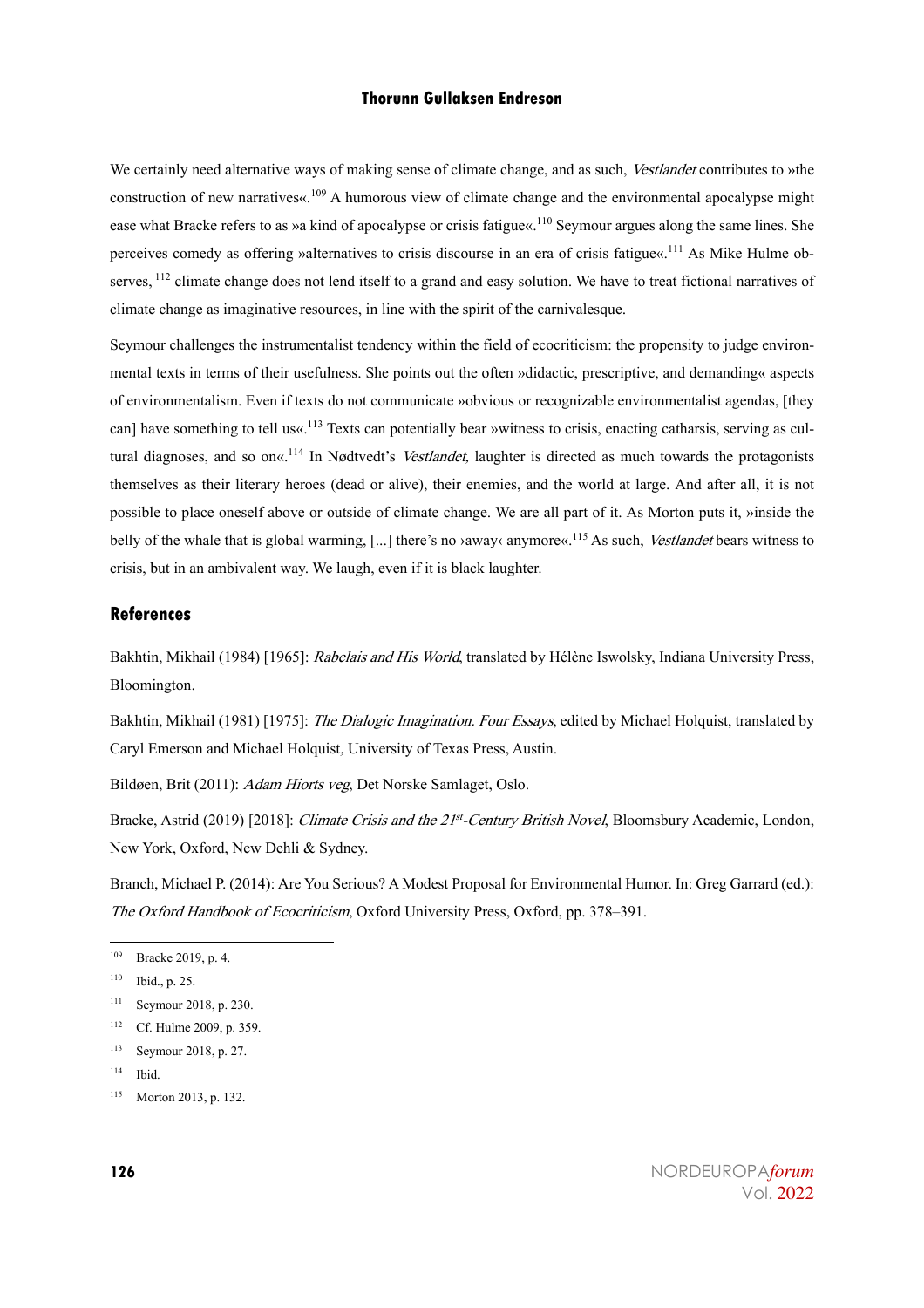Burke, Edmund (2008) [1757]: A Philosophical Enquiry into the Sublime and Beautiful, Routledge, London & New York.

Clark, Timothy (2014): Nature, Post Nature. In: Louise Westling (ed.): The Cambridge Companion to Literature and the Environment, Cambridge University Press, Cambridge, pp. 75–89.

Clark, Timothy (2015): Ecocriticism on the Edge. The Anthropocene as a Threshold Concept, Bloomsbury Academic, London & New York.

Endreson, Thorunn, Kristian Bjørkdahl & Karen Lykke Syse (2017): »Kli-fi« på villspor. Klimakrisen i norsk samtidslitteratur. In: Norsk Litterær Årbok 2017, Det Norske Samlaget, Oslo, pp. 157-176.

Genette, Gérard (1997): Paratexts. Thresholds of Interpretation, Cambridge University Press, Cambridge, New York & Melbourne.

Hamilton, Clive (2010) [2015]: *Requiem for a Species. Why We Resist the Truth about Climate Change*, Routledge, London & New York.

Hauge, Olav H. (2008): The Dream We Carry. Selected and Last Poems of Olav H. Hauge, translated by Robert Bly and Robert Hedin, Copper Canyon Press, Washington.

Hulme, Michael (2009): Why We Disagree About Climate Change: Understanding Controversy, Inaction and Opportunity, Cambridge University Press, Cambridge.

Kerridge, Richard (2014): Ecocritical Approaches to Literary Form and Genre. In: Greg Garrard (ed.): The Oxford Handbook of Ecocriticism, Oxford University Press, Oxford, pp. 361–376.

Lertzman, Renee (2015): *Environmental Melancholia. Psychoanalytic Dimensions of Engagement*, Routledge, London.

Mehnert, Antonia (2016): Climate Change Fictions. Representations of Global Warming in American Literature, Palgrave Macmillan, Switzerland.

Merchant, Carolyn (1980): The Death of Nature. Women, Ecology, and the Scientific Revolution, Harper and Row, San Francisco.

Morton, Timothy (2013): *Hyperobjects. Philosophy and Ecology after the End of the World*, University of Minnesota Press, Minneapolis & London.

Morton, Timothy (2007): Ecology Without Nature. Rethinking Environmental Aesthetics, Harvard University Press, Cambridge, Massachusetts & London.

Nødtvedt, Erlend O. (2017): Vestlandet, Aschehoug, Oslo.

Ravatn, Agnes (2017): Verda er ein skandale. Ei lita bok om livet på landet, Det Norske Samlaget, Oslo.